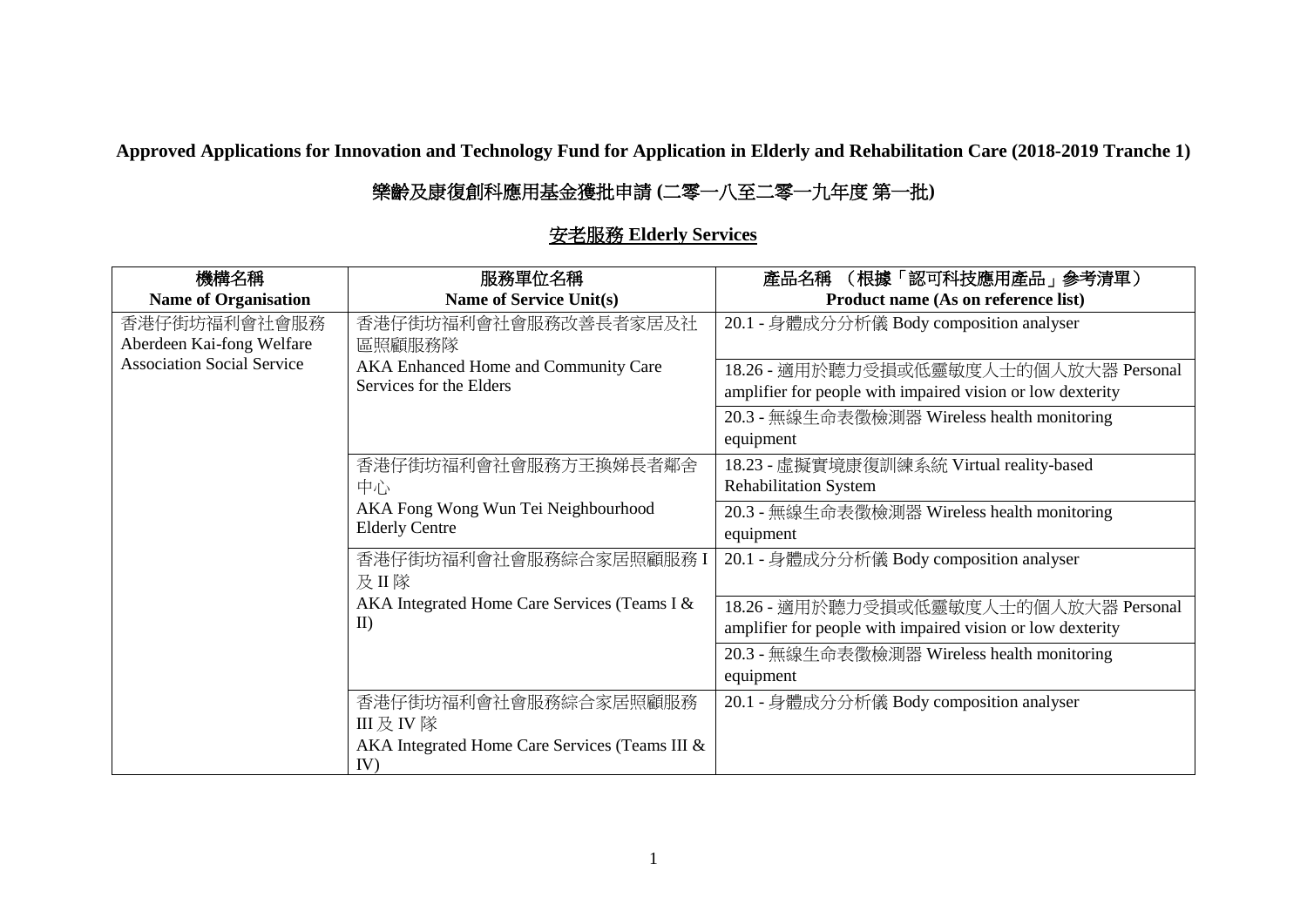| 機構名稱                              | 服務單位名稱                                                                     | 產品名稱 (根據「認可科技應用產品」參考清單)                                    |
|-----------------------------------|----------------------------------------------------------------------------|------------------------------------------------------------|
| <b>Name of Organisation</b>       | <b>Name of Service Unit(s)</b>                                             | Product name (As on reference list)                        |
| 香港仔街坊福利會社會服務                      | 香港仔街坊福利會社會服務綜合家居照顧服務                                                       | 18.26 - 適用於聽力受損或低靈敏度人士的個人放大器 Personal                      |
| Aberdeen Kai-fong Welfare         | III 及 IV 隊                                                                 | amplifier for people with impaired vision or low dexterity |
| <b>Association Social Service</b> | AKA Integrated Home Care Services (Teams III &                             | 20.3 - 無線生命表徵檢測器 Wireless health monitoring                |
|                                   | IV)                                                                        | equipment                                                  |
|                                   | 香港仔街坊福利會社會服務賽馬會黃志強長者                                                       | 10.1 - 互動腳踏單車 Exercise bicycle with physically activated   |
|                                   | 地區中心                                                                       | screen                                                     |
|                                   | AKA Jockey Club Wong Chi Keung District<br><b>Elderly Community Centre</b> | 15.1 - 智能防遊走解決方案 Smart anti- wandering solution            |
|                                   |                                                                            | 20.3 - 無線生命表徵檢測器 Wireless health monitoring                |
|                                   |                                                                            | equipment                                                  |
|                                   | 香港仔街坊福利會社會服務林應和長者鄰舍中                                                       | 18.12 - 互動訓練系統 Interactive training system                 |
|                                   | 心                                                                          |                                                            |
|                                   | AKA Lam Yingwah Neighbourhood Elderly<br>Centre                            | 20.3 - 無線生命表徵檢測器 Wireless health monitoring                |
|                                   |                                                                            | equipment                                                  |
|                                   |                                                                            | 23.1 - 智能復康系統 Smart rehabilitation system                  |
|                                   |                                                                            |                                                            |
|                                   | 香港仔街坊福利會社會服務南區長者地區中心<br>AKA Southern District Elderly Community Centre     | 15.1 - 智能防遊走解決方案 Smart anti-wandering solution             |
|                                   |                                                                            | 20.3 - 無線生命表徵檢測器 Wireless health monitoring                |
|                                   |                                                                            | equipment                                                  |
|                                   |                                                                            | 23.1 - 智能復康系統 Smart rehabilitation system                  |
|                                   |                                                                            |                                                            |
|                                   |                                                                            | 20.1 - 身體成分分析儀 Body composition analyser                   |
|                                   |                                                                            |                                                            |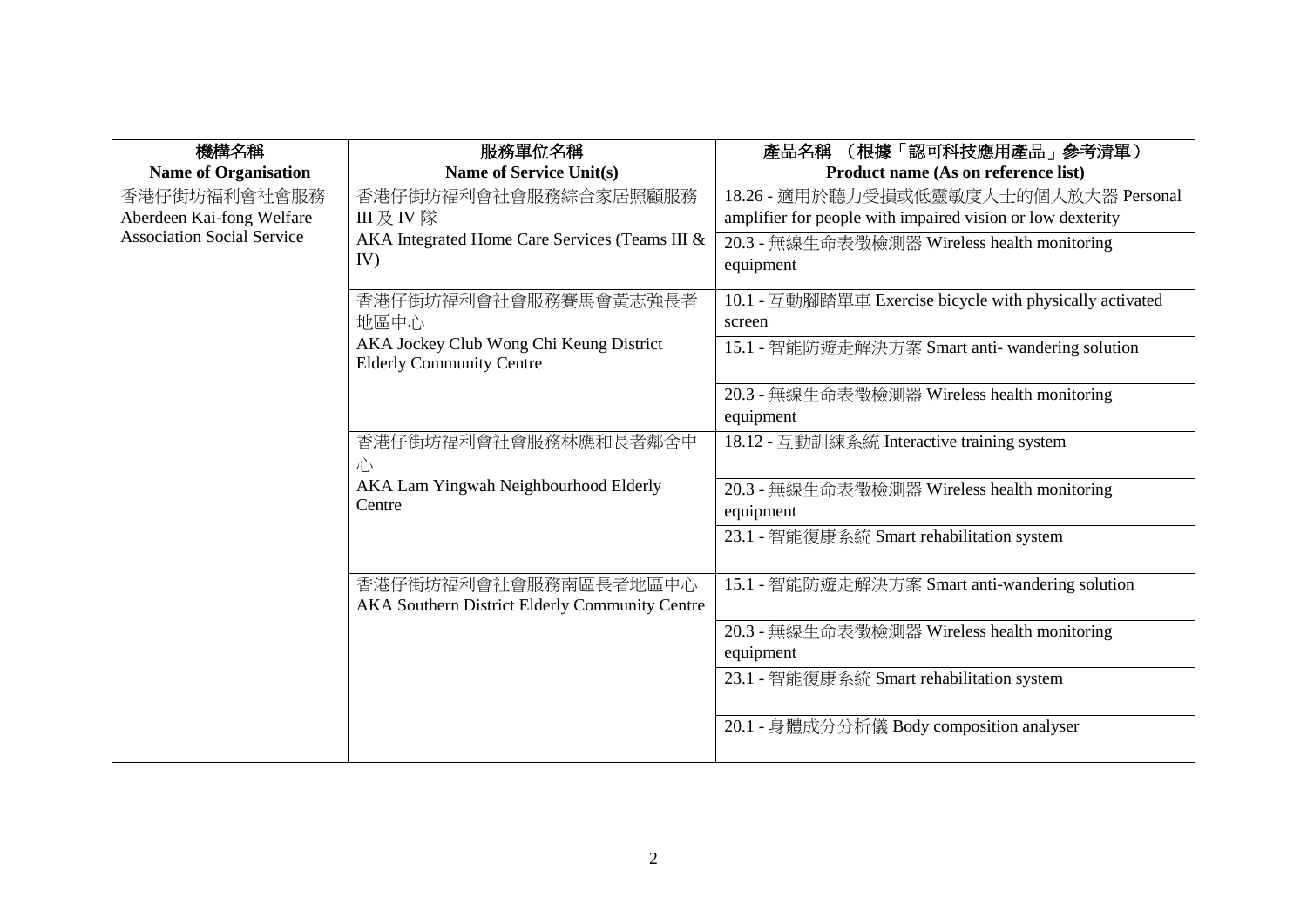| 機構名稱                               | 服務單位名稱                                         | (根據「認可科技應用產品」参考清單)<br>產品名稱                                 |
|------------------------------------|------------------------------------------------|------------------------------------------------------------|
| <b>Name of Organisation</b>        | <b>Name of Service Unit(s)</b>                 | Product name (As on reference list)                        |
| 香港仔街坊福利會社會服務                       | 香港仔街坊福利會社會服務南區長者地區中心                           | 18.26 - 適用於聽力受損或低靈敏度人士的個人放大器 Personal                      |
| Aberdeen Kai-fong Welfare          | AKA Southern District Elderly Community Centre | amplifier for people with impaired vision or low dexterity |
| <b>Association Social Service</b>  |                                                | 20.3 - 無線生命表徵檢測器 Wireless health monitoring                |
|                                    |                                                | equipment                                                  |
|                                    | 香港仔街坊福利會社會服務華貴長者日間護理                           | 18.15 - 步態和步行訓練儀 Gait and walking trainer                  |
|                                    | 中心                                             |                                                            |
|                                    | AKA Wah Kwai Day Care Centre for the Elderly   | 23.1 - 智能復康系統 Smart rehabilitation system                  |
| 雅麗氏何妙齡那打素慈善基                       | 雅麗氏何妙齡那打素護養院 Alice Ho Miu Ling                 | 1.2 - 醫療護理超低床 Smart hospital bed with extra low position   |
| 金會 Alice Ho Miu Ling               | Nethersole Nursing Home                        | 醫療護理超低床                                                    |
| Nethersole Charity Foundation      |                                                | 10.1 - 互動腳踏單車 Exercise bicycle with physically activated   |
|                                    |                                                | screen                                                     |
| 竹林明堂有限公司                           | 竹林明堂護理安老院                                      | 非參考清單項目 Non-reference list item                            |
| Chuk Lam Ming Tong Limited         | Chuk Lam Ming Tong Care & Attention Home For   |                                                            |
|                                    | The Aged                                       |                                                            |
| 城市護老院                              | 城市護老院                                          | 15.1 - 智能防遊走解決方案 Smart anti- wandering solution            |
| <b>City Nursing Centre</b>         | <b>City Nursing Centre</b>                     |                                                            |
| 溫馨護老中心                             | 溫馨護老中心                                         | 1.2 - 醫療護理超低床 Smart hospital bed with extra low position   |
| <b>Comfort Elderly Home</b>        | <b>Comfort Elderly Home</b>                    | 醫療護理超低床                                                    |
| 溫馨護老中心分院                           | 溫馨護老中心分院                                       | 1.2 - 醫療護理超低床 Smart hospital bed with extra low position   |
| <b>Comfort Elderly Home Branch</b> | <b>Comfort Elderly Home Branch</b>             | 醫療護理超低床                                                    |
|                                    |                                                | 非參考清單項目 Non-reference list item                            |
| 頤盈投資有限公司                           | 紫雲間沁怡護養院(長者社區照顧服務券試驗                           | 18.17 - 手腳同步訓練器材 Leg-and arm-/ upper body training         |
| E.T.Investment Limited             | 計劃)                                            |                                                            |
|                                    | <b>Oasis Nursing Home</b>                      | 非參考清單項目 Non-reference list item                            |
|                                    |                                                |                                                            |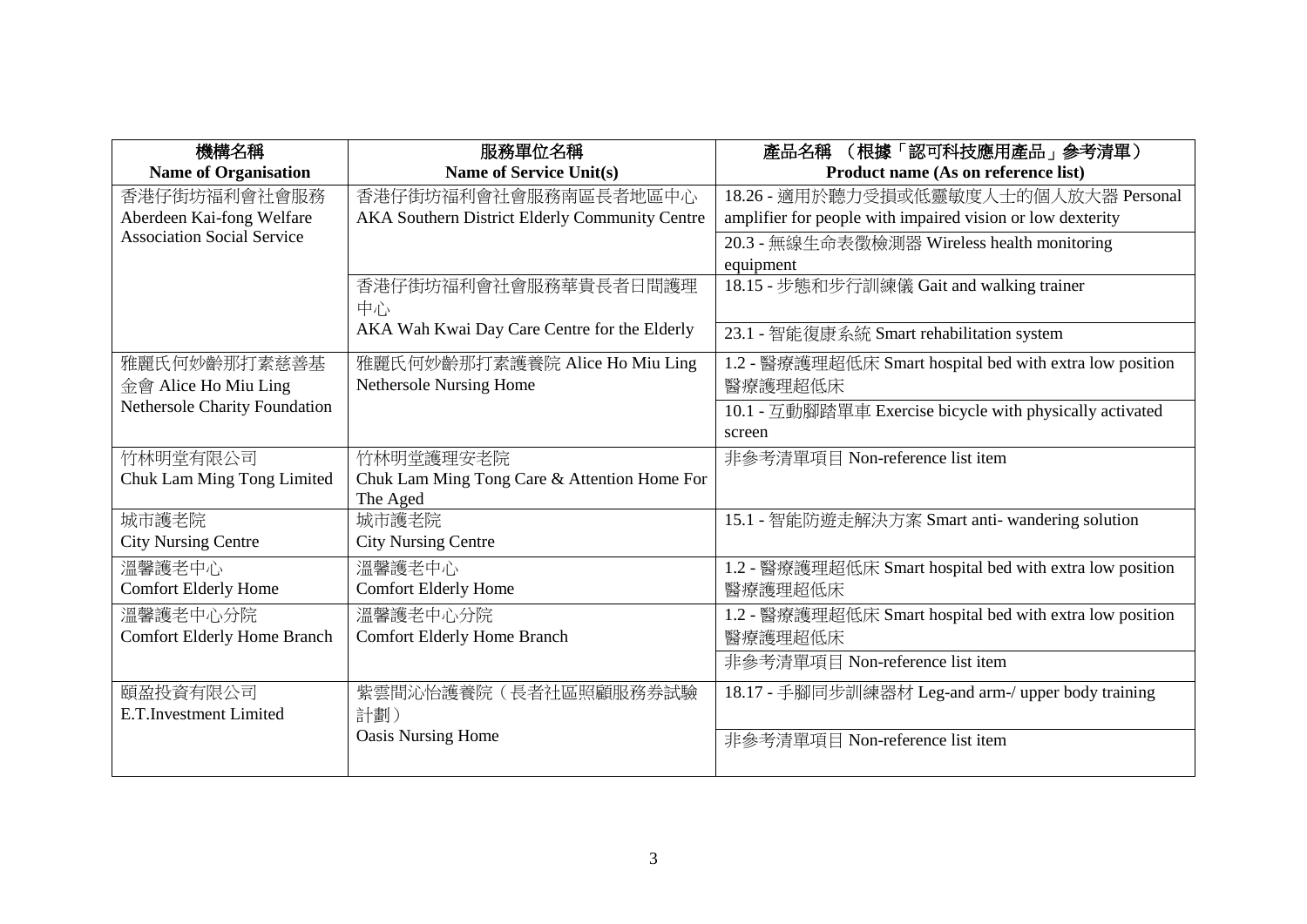| 機構名稱                                  | 服務單位名稱                                                  | (根據「認可科技應用產品」參考清單)<br>產品名稱                               |
|---------------------------------------|---------------------------------------------------------|----------------------------------------------------------|
| <b>Name of Organisation</b>           | <b>Name of Service Unit(s)</b>                          | Product name (As on reference list)                      |
| 頤盈投資有限公司                              | 紫雲間沁怡護養院 (合約院舍項目)                                       | 17.1 - 智能管理資料系統 Smart Management                         |
| E.T.Investment Limited                | <b>Oasis Nursing Home</b>                               |                                                          |
|                                       |                                                         | 非參考清單項目 Non-reference list item                          |
|                                       |                                                         |                                                          |
|                                       | 紫雲間雋逸護養院暨長者日間護理單位(合約                                    | 非參考清單項目 Non-reference list item                          |
|                                       | 院舍項目)                                                   |                                                          |
|                                       | Olive Nursing Home cum Day Care Unit for the<br>Elderly |                                                          |
|                                       | 紫雲間雋逸護養院暨長者日間護理單位(長者                                    | 17.1 - 智能管理資料系統 Smart Management                         |
|                                       | 日間護理單位)                                                 |                                                          |
|                                       | Olive Nursing Home cum Day Care Unit for the            | 非參考清單項目 Non-reference list item                          |
|                                       | Elderly                                                 |                                                          |
|                                       |                                                         |                                                          |
| 樂天安老院                                 | 樂天安老院                                                   | 12.1 - 機械轉移輔具 Robotic transfer aid                       |
| Everbright Home for the               | Everbright Home for the Elderly                         |                                                          |
| Elderly                               |                                                         |                                                          |
| 福恩護老院                                 | 福恩護老院                                                   | 15.1 - 智能防遊走解決方案 Smart anti- wandering solution          |
| Fook Yen Home for the Aged<br>Limited | Fook Yen Home for the Aged Limited                      |                                                          |
| 鳳溪公立學校                                | 鳳溪護理安老院 - 護理部                                           | 10.1 - 互動腳踏單車 Exercise bicycle with physically activated |
| Fung Kai Public School                | Fung Kai Care & Attention Home For The Elderly          | screen                                                   |
|                                       | - C&A Section                                           | 18.13 - 垂直振動訓練機 Vertical vibration training              |
|                                       |                                                         |                                                          |
|                                       |                                                         | 18.16 - 平衡訓練系統 Balance training system                   |
|                                       |                                                         |                                                          |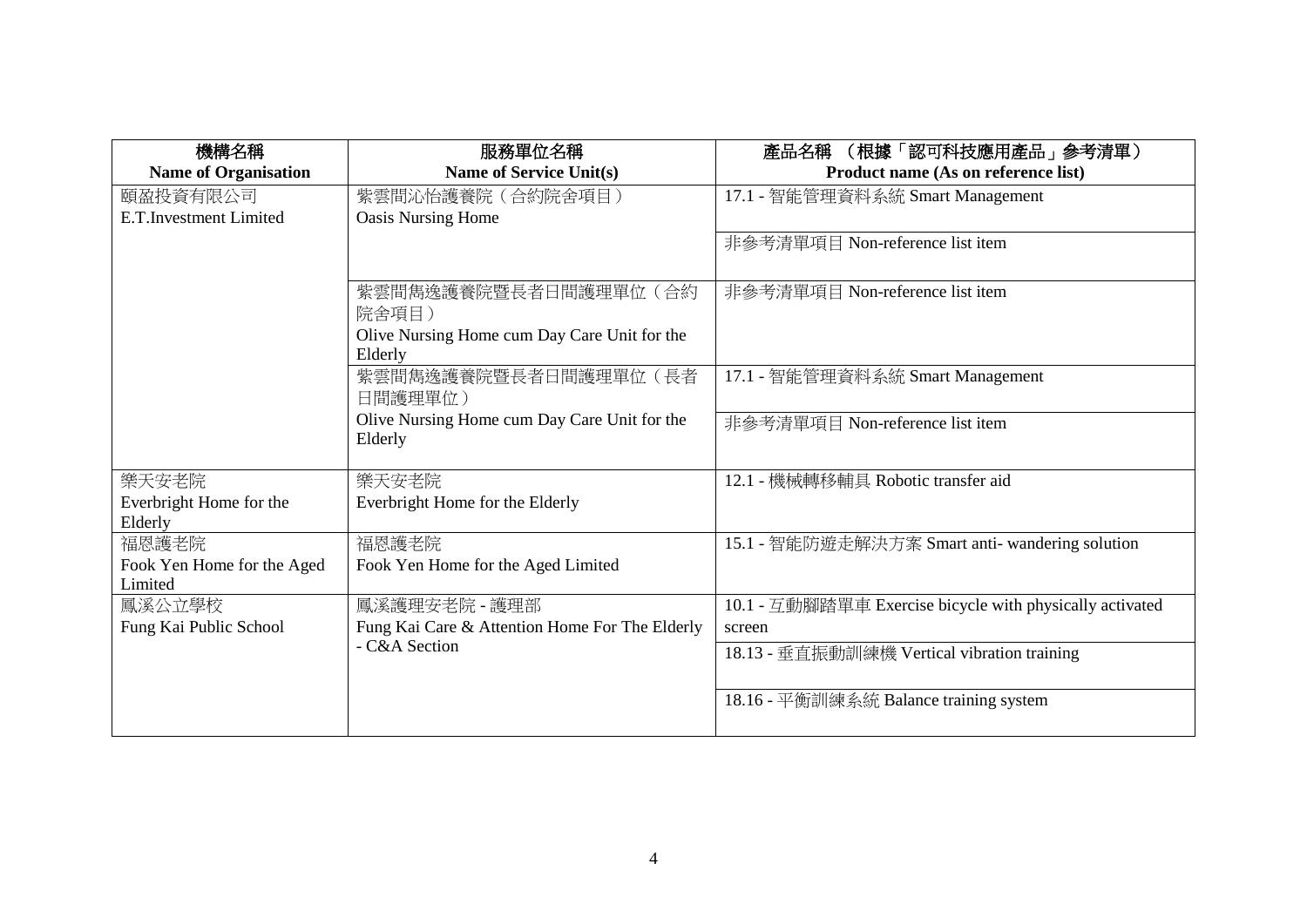| 機構名稱                         | 服務單位名稱                                          | (根據「認可科技應用產品」参考清單)<br>產品名稱                               |
|------------------------------|-------------------------------------------------|----------------------------------------------------------|
| <b>Name of Organisation</b>  | Name of Service Unit(s)                         | Product name (As on reference list)                      |
| 蓬瀛仙館                         | 蓬瀛仙館祥華長者鄰舍中心                                    | 18.12 - 互動訓練系統 Interactive training system               |
| Fung Ying Seen Koon          | Fung Ying Seen Koon Cheung Wah                  |                                                          |
|                              | Neighbourhood Elderly Centre                    | 18.13 - 垂直振動訓練機 Vertical vibration training              |
|                              |                                                 |                                                          |
| 知年護養院                        | 知年護養院                                           | 12.2 - 樓梯機 Electric climber                              |
| Golden Age Home For Senior   | Golden Age Home For Senior Citizens             |                                                          |
| Citizens                     |                                                 |                                                          |
| 頌恩醫療護理有限公司                   | 頌恩護理院                                           | 14.1 - 床邊紅外線監察系統 Bedside infrared alarm system           |
| Grace Healthcare Ltd         | <b>Grace Nursing Home</b>                       |                                                          |
|                              |                                                 | 12 - (升舉人輔助器) Hoist/ raiser/ lifter                      |
|                              |                                                 |                                                          |
|                              | 頌恩護理院(德田)Grace Nursing Home (Tak Tin)           | 12 - (升舉人輔助器) Hoist/ raiser/ lifter                      |
|                              |                                                 |                                                          |
| 基督教靈實協會 Haven of             | 靈實護養院 Haven of Hope Nursing Home                | 1.2 - 醫療護理超低床 Smart hospital bed with extra low position |
| Hope Christian Service       |                                                 | 醫療護理超低床                                                  |
|                              | 靈實司務道寧養院                                        | 12.2 - 樓梯機 Electric climber                              |
|                              | Haven of Hope Sister Annie Skau Holistic Care   |                                                          |
|                              | Centre                                          | 8.1 - 輔助餵食機 Assistive eating device                      |
|                              |                                                 |                                                          |
| 維康護理安老院                      | 維康護理安老院                                         | 15.1 - 智能防遊走解決方案 Smart anti- wandering solution          |
| Healthway Care And Attention | Healthway Care And Attention Home               |                                                          |
| Home                         |                                                 |                                                          |
| 香海正覺蓮社                       | 香海正覺蓮社佛教李嘉誠護理安老院                                | 非參考清單項目 Non-reference list item                          |
| Heung Hoi Ching Kok Lin      | Heung Hoi Ching Kok Lin Association Buddhist    |                                                          |
| Association                  | Li Ka Shing Care and Attention Home for Elderly |                                                          |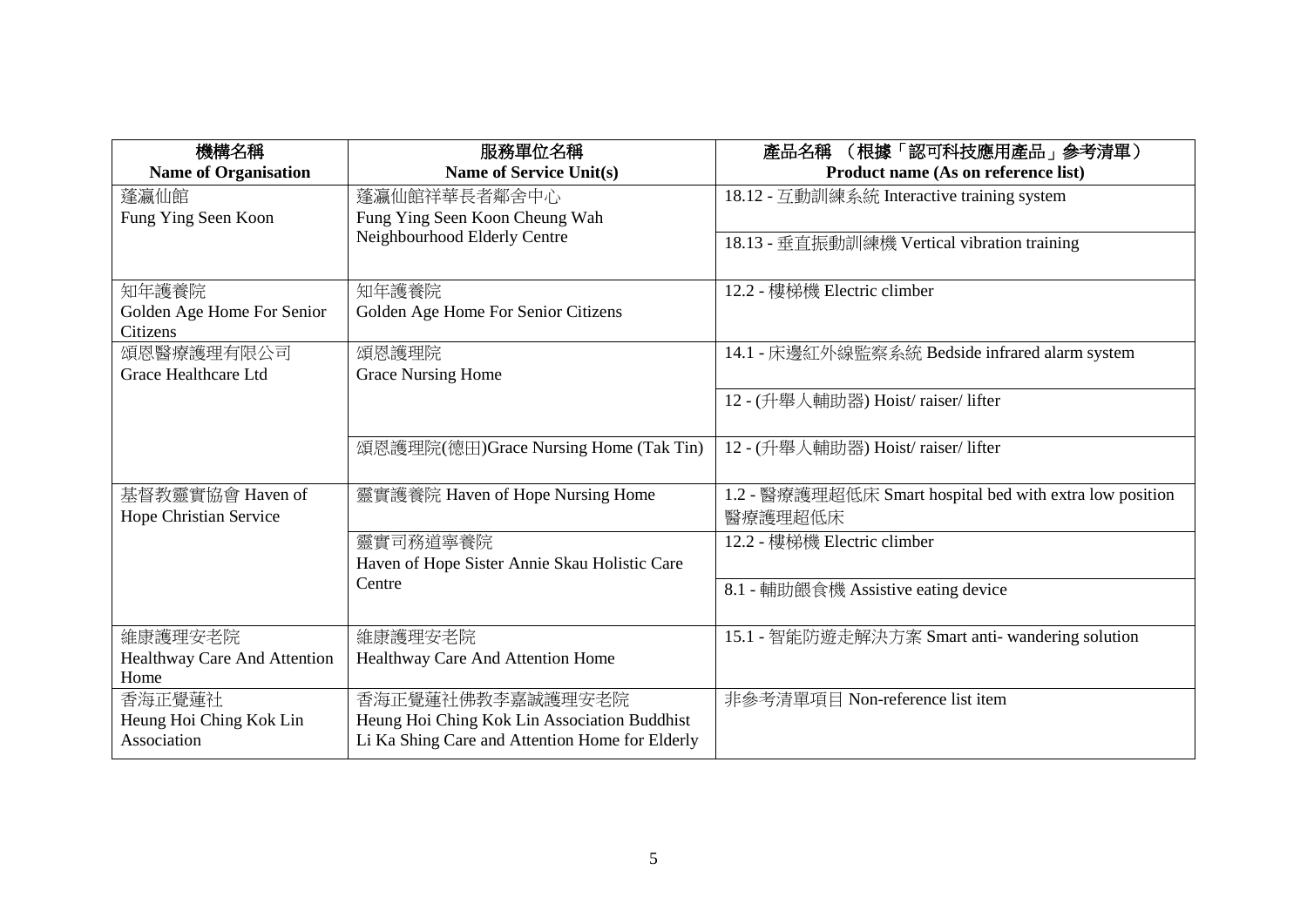| 機構名稱                                              | 服務單位名稱                                                       | (根據「認可科技應用產品」參考清單)<br>產品名稱                                                      |
|---------------------------------------------------|--------------------------------------------------------------|---------------------------------------------------------------------------------|
| <b>Name of Organisation</b>                       | <b>Name of Service Unit(s)</b>                               | Product name (As on reference list)                                             |
| 慶樺護老院                                             | 慶樺護老院                                                        | 18.13 - 垂直振動訓練機 Vertical vibration training                                     |
| Hing Wah Elderly Home                             | Hing Wah Elderly Home                                        |                                                                                 |
|                                                   |                                                              | 18.15 - 步態和步行訓練儀 Gait and walking trainer                                       |
|                                                   |                                                              | 18.16 - 平衡訓練系統 Balance training system                                          |
|                                                   |                                                              | 20.1 - 身體成分分析儀 Body composition analyser                                        |
|                                                   |                                                              | 18.19 - 智能拍痰背心 Airway clearance vest                                            |
|                                                   |                                                              | 18.10 - 動態站立訓練器材 Dynamic Stander                                                |
| 曉光 (大角咀) 護老中心有<br>限公司                             | 曉光 (大角咀) 護老中心有限公司<br>Hiu Kwong (Tai Kok Tsui) Nursing Centre | 12.2 - 樓梯機 Electric climber                                                     |
| Hiu Kwong (Tai Kok Tsui)<br><b>Nursing Centre</b> |                                                              | 18.13 - 垂直振動訓練機 Vertical vibration training                                     |
|                                                   |                                                              | 18.15 - 步態和步行訓練儀 Gait and walking trainer                                       |
|                                                   |                                                              | 12.1 - 機械轉移輔具 Robotic transfer aid                                              |
|                                                   |                                                              | 2.1 - 可傾斜/可調較高度的便椅/淋浴椅 Tilt-in-space/height<br>adjustable commode/ shower chair |
| 曉光 (土瓜灣) 護老中心                                     | 曉光 (土瓜灣) 護老中心                                                | 18.13 - 垂直振動訓練機 Vertical vibration training                                     |
| Hiu Kwong (To Kwa Wan)                            | Hiu Kwong (To Kwa Wan) Nursing Centre                        |                                                                                 |
| <b>Nursing Centre</b>                             |                                                              |                                                                                 |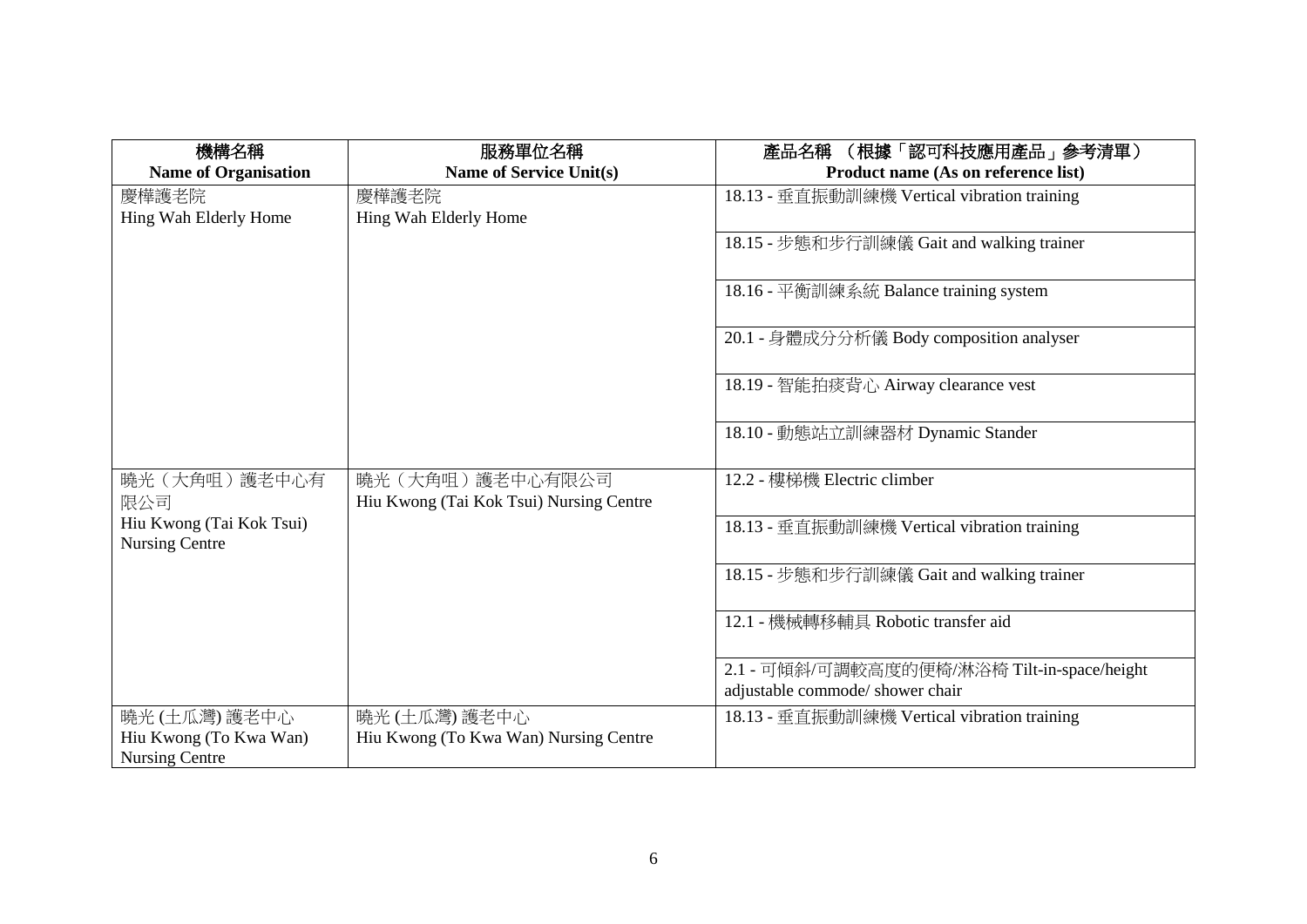| 機構名稱                                       | 服務單位名稱                                   | (根據「認可科技應用產品」 参考清單)<br>產品名稱                              |
|--------------------------------------------|------------------------------------------|----------------------------------------------------------|
| <b>Name of Organisation</b>                | Name of Service Unit(s)                  | Product name (As on reference list)                      |
| 曉光 (土瓜灣) 護老中心                              | 曉光 (土瓜灣) 護老中心                            | 18.15 - 步態和步行訓練儀 Gait and walking trainer                |
| Hiu Kwong (To Kwa Wan)                     | Hiu Kwong (To Kwa Wan) Nursing Centre    |                                                          |
| Nursing Centre                             |                                          | 2 - (特別用途坐椅) Chair for special purpose                   |
|                                            |                                          | 12.1 - 機械轉移輔具 Robotic transfer aid                       |
| 曉光護老中心有限公司                                 | 曉光護老中心有限公司                               | 9.1 - The automatic toileting aid system 自動如廁系統          |
| Hiu Kwong Nursing Centre                   | Hiu Kwong Nursing Centre Company Limited |                                                          |
| Company Limited                            | 曉光護老中心有限公司                               | 9.1 - The automatic toileting aid system 自動如廁系統          |
|                                            | Hiu Kwong Nursing Centre Company Limited |                                                          |
| 香港認知障礙症協會 Hong<br>Kong Alzheimer's Disease | 智康中心 Brain Health Centre                 | 12.1 - 機械轉移輔具 Robotic transfer aid                       |
| Association                                |                                          | 22.1 - 智能感應器 Smart Sensors                               |
|                                            | 李淇華中心                                    | 10.1 - 互動腳踏單車 Exercise bicycle with physically activated |
|                                            | Gene Hwa Lee Centre                      | screen                                                   |
|                                            |                                          | 12.1 - 機械轉移輔具 Robotic transfer aid                       |
|                                            |                                          | 22.1 - 智能感應器 Smart Sensors                               |
|                                            | 芹慧中心<br>Jean Wei Centre                  | 12.1 - 機械轉移輔具 Robotic transfer aid                       |
|                                            |                                          | 22.1 - 智能感應器 Smart Sensors                               |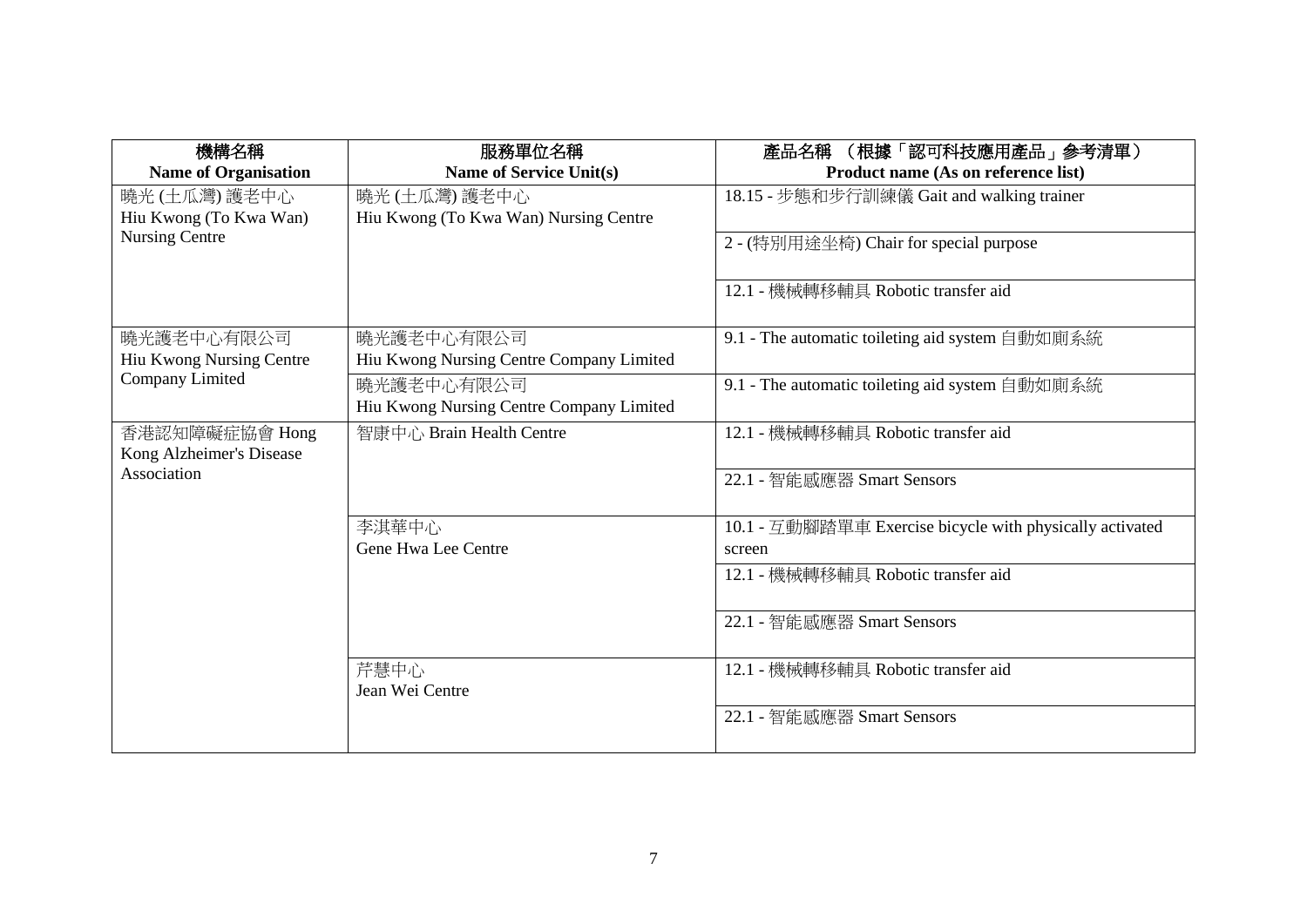| 機構名稱                           | 服務單位名稱                                       | (根據「認可科技應用產品」参考清單)<br>產品名稱                                  |
|--------------------------------|----------------------------------------------|-------------------------------------------------------------|
| <b>Name of Organisation</b>    | Name of Service Unit(s)                      | Product name (As on reference list)                         |
| 香港認知障礙症協會 Hong                 | 將軍澳綜合服務中心                                    | 12.1 - 機械轉移輔具 Robotic transfer aid                          |
| Kong Alzheimer's Disease       | Tseung Kwan O Integrated Service Centre      |                                                             |
| Association                    |                                              | 22.1 - 智能感應器 Smart Sensors                                  |
|                                |                                              |                                                             |
| 香港路德會社會服務處                     | 路德會梁季彝夫人安老院                                  | 18.3 - 動力手臂 Dynamic arm support                             |
| Hong Kong Lutheran Social      | Mrs Leung Kwai Yee Lutheran Home for the     |                                                             |
| Service LC-HKS                 | Elderly                                      |                                                             |
| 香港聖公會福利協會有限公                   | 香港聖公會牧愛長者之家                                  | 非參考清單項目 Non-reference list item                             |
| 킈                              | Hong Kong Sheng Kung Hui Good Shepherd       |                                                             |
| Hong Kong Sheng Kung Hui       | Home for the Elderly                         |                                                             |
| <b>Welfare Council Limited</b> | 香港聖公會保羅長者之家                                  | 18.12 - 互動訓練系統 Interactive training system                  |
|                                | Hong Kong Sheng Kung Hui St. Paul's Home for |                                                             |
|                                | the Elderly                                  |                                                             |
| 香港基督教女青年會                      | 鄭傍卿護理安老院                                     | 15.1 - 智能防遊走解決方案 Smart anti- wandering solution             |
| Hong Kong Young Women's        | Cheng Pon Hing Care & Attention Home for the |                                                             |
| <b>Christian Association</b>   | Elderly                                      |                                                             |
|                                | 明儒松柏社區服務中心綜合家居照顧服務隊                          | 13.1 - 電動爬樓梯輪椅 Electric- assisted stair climbing wheelchair |
|                                | Ming Yue District Elderly Community Centre   |                                                             |
|                                | <b>Integrated Home Care Services Team</b>    |                                                             |
|                                | 深水埗綜合家居照顧服務隊                                 | 18.13 - 垂直振動訓練機 Vertical vibration training                 |
|                                | Sham Shui Po Integrated Home Care Services   |                                                             |
|                                | Team                                         |                                                             |
| 康盛護老中心有限公司                     | 康盛護老中心有限公司                                   | 12.2 - 樓梯機 Electric climber                                 |
| Hong Shing Home For Aged       | Hong Shing Home For Aged Co Ltd              |                                                             |
| Co Ltd                         |                                              | 非參考清單項目 Non-reference list item                             |
|                                |                                              |                                                             |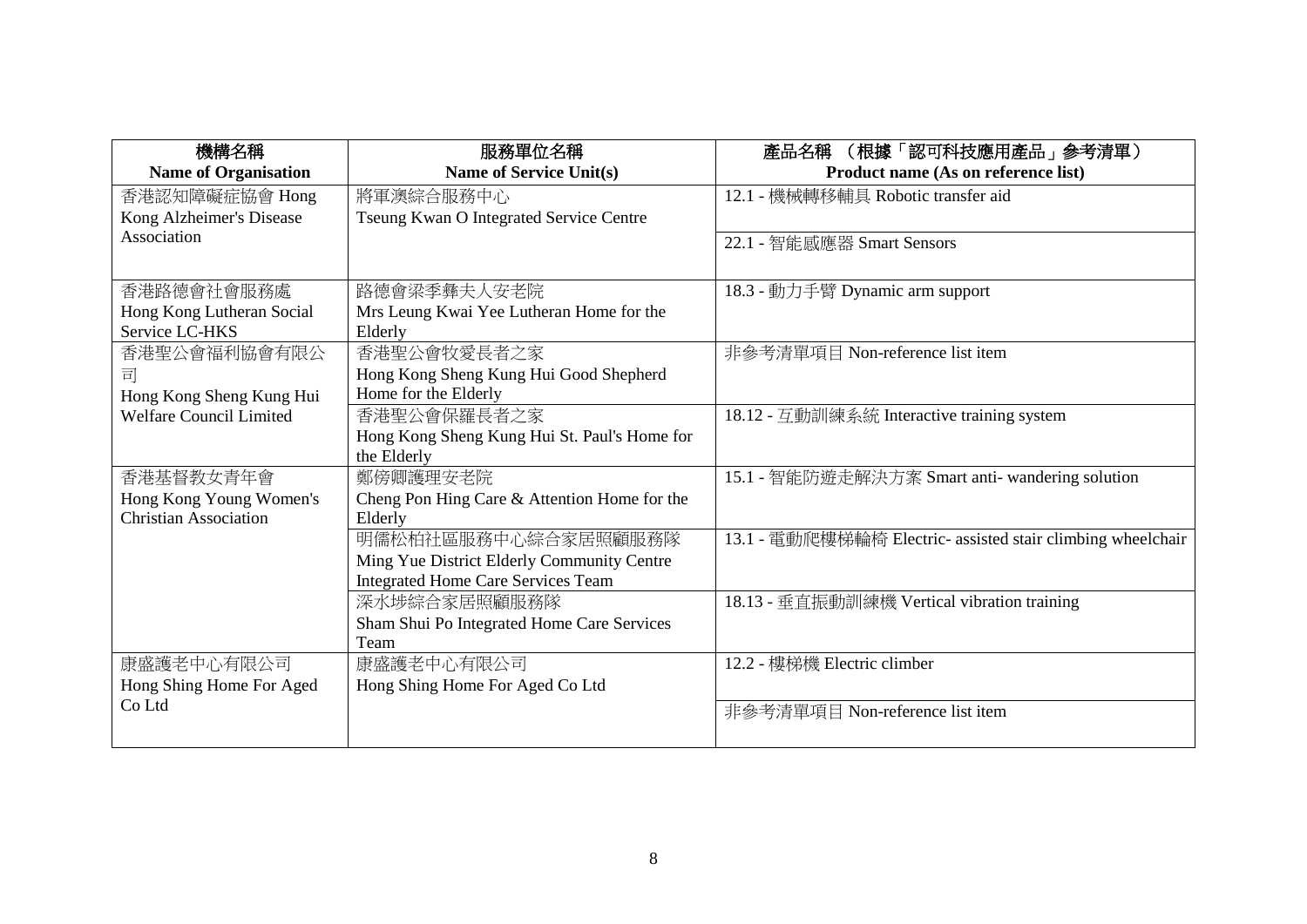| 機構名稱                        | 服務單位名稱                                       | (根據「認可科技應用產品」 参考清單)<br>產品名稱                                |
|-----------------------------|----------------------------------------------|------------------------------------------------------------|
| <b>Name of Organisation</b> | <b>Name of Service Unit(s)</b>               | Product name (As on reference list)                        |
| 康福護老中心有限公司                  | 康福護老中心有限公司                                   | 1.2 - 醫療護理超低床 Smart hospital bed with extra low position   |
| Kang Fook Rest Home For The | Kang Fook Rest Home For The Aged Ltd.        | 醫療護理超低床                                                    |
| Aged Ltd.                   |                                              |                                                            |
| 港泰護老中心(慈雲山) 有限              | 港泰護老中心                                       | 12.1 - 機械轉移輔具 Robotic transfer aid                         |
| 公司                          | Kong Tai Care For The Aged Centre            |                                                            |
| Kong Tai Care for The Aged  |                                              |                                                            |
| Centre (Tsz Wan Shan)       |                                              |                                                            |
| Limited                     |                                              |                                                            |
| 港灣安老院                       | 港灣安老院                                        | 12.2 - 樓梯機 Electric climber                                |
| Kong Wan Care Home          | Kong Wan Care Home                           |                                                            |
| 耆樂天地                        | 耆樂天地                                         | 9.1 - The automatic toileting aid system 自動如廁系統            |
| Le Grand Silverjoy          | Le Grand Silverjoy                           |                                                            |
| 松山府邸                        | 松山府邸                                         | 2.1 - 可傾斜/可調較高度的便椅/淋浴椅 Tilt-in-space/height                |
| <b>Longevity Palace</b>     | <b>Longevity Palace</b>                      | adjustable commode/ shower chair                           |
|                             |                                              | 18.26 - 適用於聽力受損或低靈敏度人士的個人放大器 Personal                      |
|                             |                                              | amplifier for people with impaired vision or low dexterity |
| 主恩崇德護理院 Lord Grace          | 主恩崇德護理院 Lord Grace Shung Tak Home of         | 12.2 - 樓梯機 Electric climber                                |
| Shung Tak Home of Aged      | Aged                                         |                                                            |
| 南華護老院                       | 南華護老院                                        | 12.2 - 樓梯機 Electric climber                                |
| Nam Wah Old Age Home        | Nam Wah Old Age Home                         | 15.1 - 智能防遊走解決方案 Smart anti- wandering solution            |
|                             |                                              |                                                            |
| 安樂護老中心有限公司                  | 安樂護老中心有限公司                                   | 12.2 - 樓梯機 Electric climber                                |
| On Luk Nursing Centre       | On Luk Nursing Centre Limited                |                                                            |
| Limited                     |                                              |                                                            |
| 安心居護老中心 (旺角) 有限             | 安心居護老中心 (旺角) 有限公司                            | 12.2 - 樓梯機 Electric climber                                |
| 公司                          | On Sum Elderly Care Centre (Mongkok) Limited |                                                            |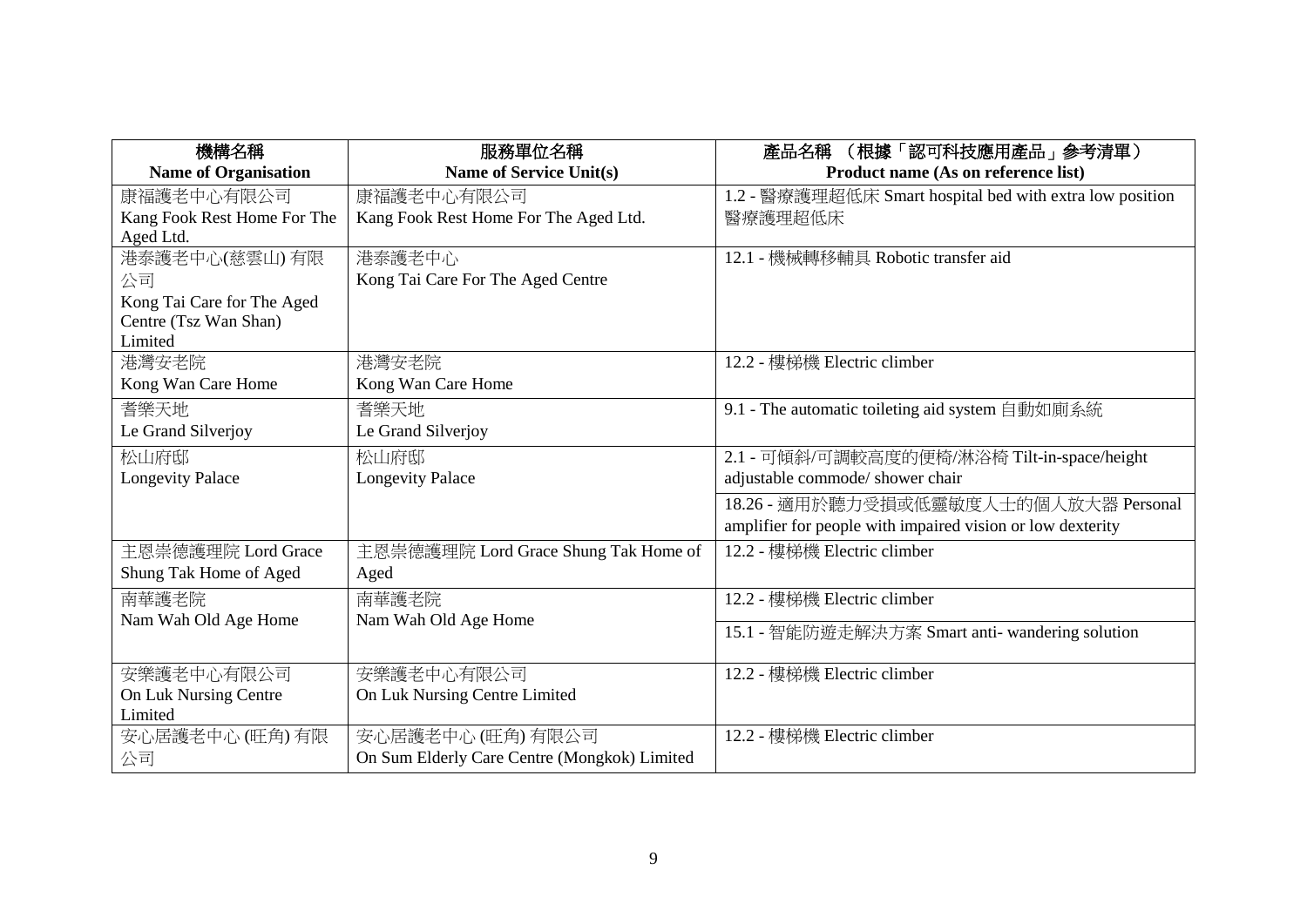| 機構名稱                        | 服務單位名稱                                          | (根據「認可科技應用產品」参考清單)<br>產品名稱                               |
|-----------------------------|-------------------------------------------------|----------------------------------------------------------|
| <b>Name of Organisation</b> | <b>Name of Service Unit(s)</b>                  | Product name (As on reference list)                      |
| On Sum Elderly Care Centre  |                                                 |                                                          |
| (Mongkok) Limited           |                                                 |                                                          |
| 保健護老院                       | 保健護老院                                           | 15.1 - 智能防遊走解決方案 Smart anti- wandering solution          |
| Po Kin Home For The Aged    | Po Kin Home For The Aged                        |                                                          |
| 保良局                         | 保良局周鴻標老人日間護理中心                                  | 18.23 - 虛擬實境康復訓練系統 Virtual reality-based                 |
| Po Leung Kuk                | Po Leung Kuk Chow Hung Piu Day Care Centre      | <b>Rehabilitation System</b>                             |
|                             | for the Elderly                                 |                                                          |
|                             | 保良局樂安居                                          | 18.23 - 虛擬實境康復訓練系統 Virtual Reality-based                 |
|                             | Po Leung Kuk Comfort Court for the Senior       | <b>Rehabilitation System</b>                             |
|                             | 保良局蕭明紀念護老院                                      | 18.3 - 動力手臂 Dynamic arm support                          |
|                             | Po Leung Kuk Siu Ming Memorial Home cum         |                                                          |
|                             | Care & Attention Unit                           |                                                          |
| 寶安康護理院                      | 寶安康護理院                                          | 18.13 - 垂直振動訓練機 Vertical vibration training              |
| Po On Hong Nursing Home     | Po On Hong Nursing Home                         |                                                          |
|                             |                                                 | 18.15 - 步態和步行訓練儀 Gait and walking trainer                |
|                             |                                                 |                                                          |
|                             |                                                 | 20.1 - 身體成分分析儀 Body composition analyser                 |
|                             |                                                 |                                                          |
| 博愛醫院                        | 博愛醫院陳馮曼玲護理安老院                                   | 1.2 - 醫療護理超低床 Smart hospital bed with extra low position |
| Pok Oi Hospital             | Pok Oi Hospital Chan Feng Men Ling Care &       | 醫療護理超低床                                                  |
|                             | <b>Attention Home</b>                           |                                                          |
|                             | 博愛醫院長者日間護理中心(深水埗)                               | 18.12 - 互動訓練系統 Interactive training system               |
|                             | Pok Oi Hospital Day Care Centre for the Elderly |                                                          |
|                             | (Sham Shui Po)                                  |                                                          |
|                             | 博愛醫院屯門護養院                                       | 1.2 - 醫療護理超低床 Smart hospital bed with extra low position |
|                             | Pok Oi Hospital Tuen Mun Nursing Home           | 醫療護理超低床                                                  |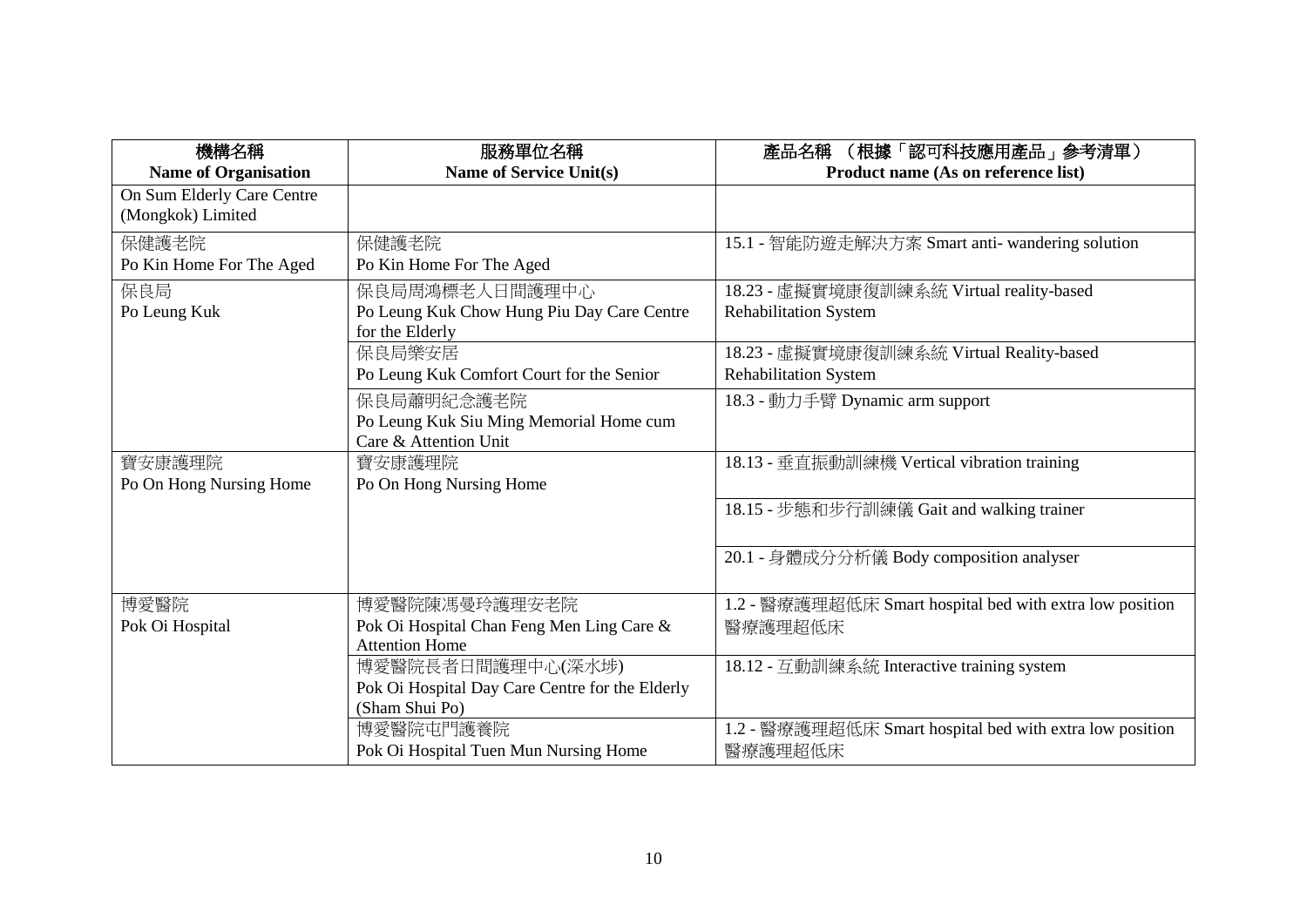| 機構名稱                         | 服務單位名稱                                     | (根據「認可科技應用產品」參考清單)<br>產品名稱                         |
|------------------------------|--------------------------------------------|----------------------------------------------------|
| <b>Name of Organisation</b>  | <b>Name of Service Unit(s)</b>             | Product name (As on reference list)                |
| 崇恩老人院分院                      | 崇恩老人院分院                                    | 2 - (特別用途坐椅) Chair for special purpose             |
| Shong Yen Aged Home Branch   | Shong Yen Aged Home Branch Home            |                                                    |
| Home                         |                                            |                                                    |
| 瑞臻護老中心(油塘)有限公司               | 瑞臻護老中心(油塘)有限公司                             | 12.2 - 樓梯機 Electric climber                        |
| Shui Jun Nursing Centre (Yau | Shui Jun Nursing Centre (Yau Tong) Company |                                                    |
| Tong) Company Limited        | Limited                                    |                                                    |
| 順恩護老中心 (建福) 有限公              | 順恩護老中心 (建福) 有限公司                           | 18.17 - 手腳同步訓練器材 Leg-and arm-/ upper body training |
| 司                            | Shun Yan Elderly Centre (Kin Fook) Limited |                                                    |
| Shun Yan Elderly Centre (Kin |                                            | 2 - (特別用途坐椅) Chair for special purpose             |
| Fook) Limited                |                                            |                                                    |
|                              |                                            | 15.1 - 智能防遊走解決方案 Smart anti- wandering solution    |
|                              |                                            |                                                    |
| 先天道安老院 Sin Tin Toa           | 先天道安老院 Sin Tin Toa Home For The Aged       | 12.2 - 樓梯機 Electric climber                        |
| Home For The Aged            |                                            |                                                    |
|                              |                                            |                                                    |
| 新陶園護老院                       | 新陶園護老院                                     | 12.2 - 樓梯機 Electric climber                        |
| Sun Tao Yuen for the Aged    | Sun Tao Yuen for the Aged                  |                                                    |
|                              |                                            | 18.13 - 垂直振動訓練機 Vertical vibration training        |
|                              |                                            |                                                    |
|                              |                                            | 2 - (特別用途坐椅) Chair for special purpose             |
|                              |                                            |                                                    |
|                              |                                            | 20.1 - 身體成分分析儀 Body composition analyser           |
|                              |                                            |                                                    |
| 大角咀安老院有限公司                   | 大角咀安老院有限公司                                 | 2 - (特別用途坐椅) Chair for special purpose             |
| Tai Kok Tsui Nursing Home    | Tai Kok Tsui Nursing Home Ltd              |                                                    |
| Ltd                          |                                            |                                                    |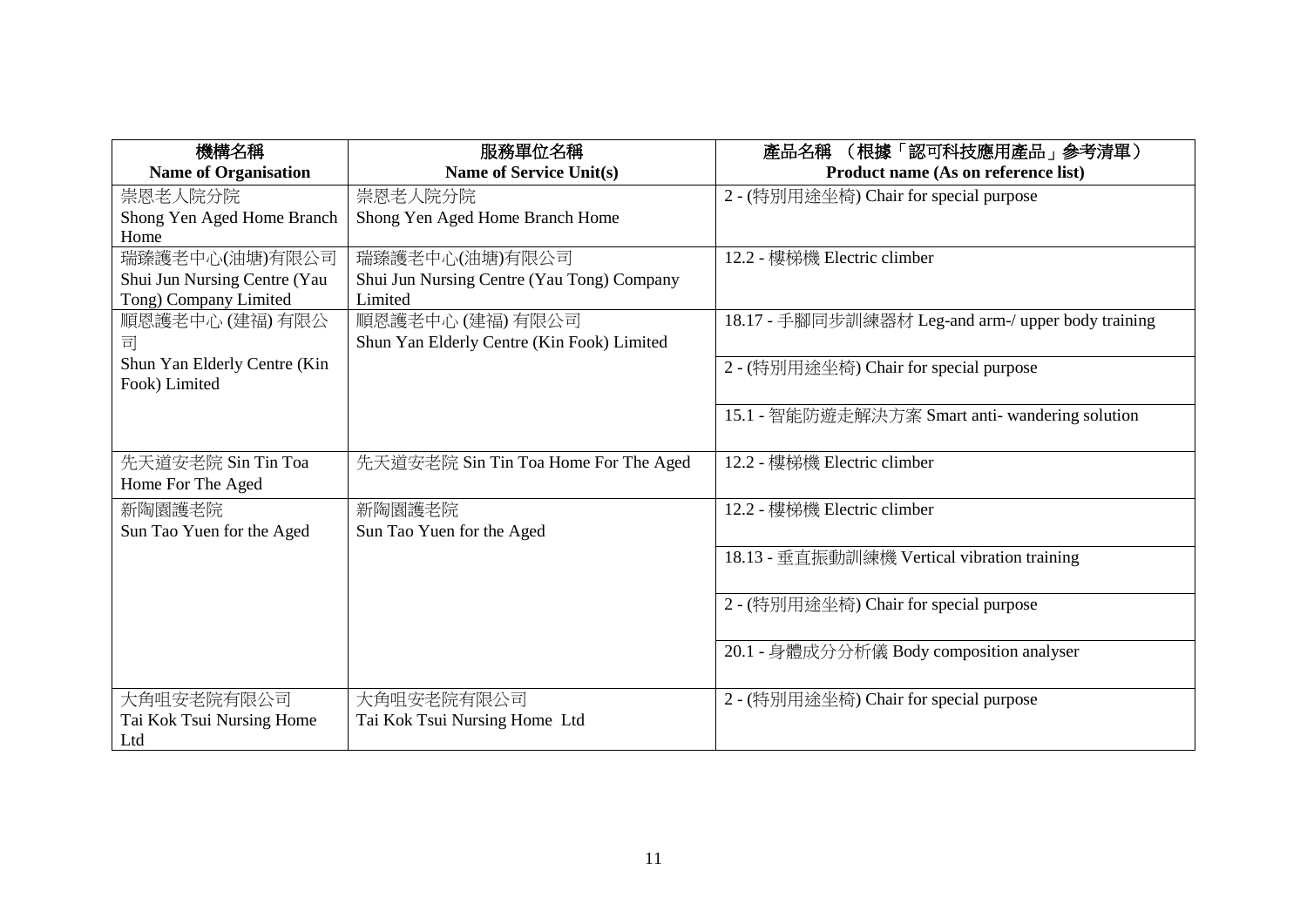| 機構名稱                                       | 服務單位名稱                                                    | 產品名稱 (根據「認可科技應用產品」參考清單)                                             |
|--------------------------------------------|-----------------------------------------------------------|---------------------------------------------------------------------|
| <b>Name of Organisation</b>                | <b>Name of Service Unit(s)</b>                            | Product name (As on reference list)                                 |
| 泰安護老院                                      | 泰安護老院                                                     | 12.2 - 樓梯機 Electric climber                                         |
| Tai On Home for Aged                       | Tai On Home for Aged                                      |                                                                     |
| 得寶護老中心有限公司                                 | 得寶護老中心有限公司                                                | 18.19 - 智能拍痰背心 Airway clearance vest                                |
| Tak Bo Nursing Center Limited              | Tak Bo Nursing Center Limited                             |                                                                     |
| 德馨護理安老院有限公司                                | 德馨護理安老院有限公司                                               | 12.2 - 樓梯機 Electric climber                                         |
| Tak Hing Institution of Old                | Tak Hing Institution of Old Age Company Limited           |                                                                     |
| Age Company Limited                        |                                                           | 18.13 - 垂直振動訓練機 Vertical vibration training                         |
|                                            |                                                           |                                                                     |
|                                            |                                                           | 2 - (特別用途坐椅) Chair for special purpose                              |
|                                            |                                                           |                                                                     |
|                                            |                                                           | 12.1 - 機械轉移輔具 Robotic transfer aid                                  |
|                                            |                                                           |                                                                     |
|                                            |                                                           | 20.1 - 身體成分分析儀 Body composition analyser                            |
|                                            |                                                           |                                                                     |
| 德安護老之家有限公司                                 | 德安護老之家有限公司                                                | 12.1 - 機械轉移輔具 Robotic transfer aid                                  |
| Tak On Nursing Centre                      | Tak On Nursing Centre Limited                             |                                                                     |
| Limited                                    |                                                           |                                                                     |
| 騰達護老中心<br>Tang Tat Home Aged               | 騰達護老中心<br>Tang Tat Home Aged                              | 1.2 - 醫療護理超低床 Smart hospital bed with extra low position<br>醫療護理超低床 |
|                                            |                                                           |                                                                     |
|                                            |                                                           | 15.1 - 智能防遊走解決方案 Smart anti- wandering solution                     |
| 德福護老中心                                     | 德福護老中心                                                    |                                                                     |
| <b>Telford Nursing Centre</b>              | <b>Telford Nursing Centre</b>                             | 18.13 - 垂直振動訓練機 Vertical vibration training                         |
|                                            |                                                           |                                                                     |
| 中華基督教禮賢會香港區會<br>The Chinese Rhenish Church | 禮賢會葵盛東護理安老院<br>Kwai Shing East Rhenish Care and Attention | 17 - (電腦軟件) Computer software                                       |
| <b>HK SYNOD</b>                            | Home                                                      |                                                                     |
|                                            |                                                           |                                                                     |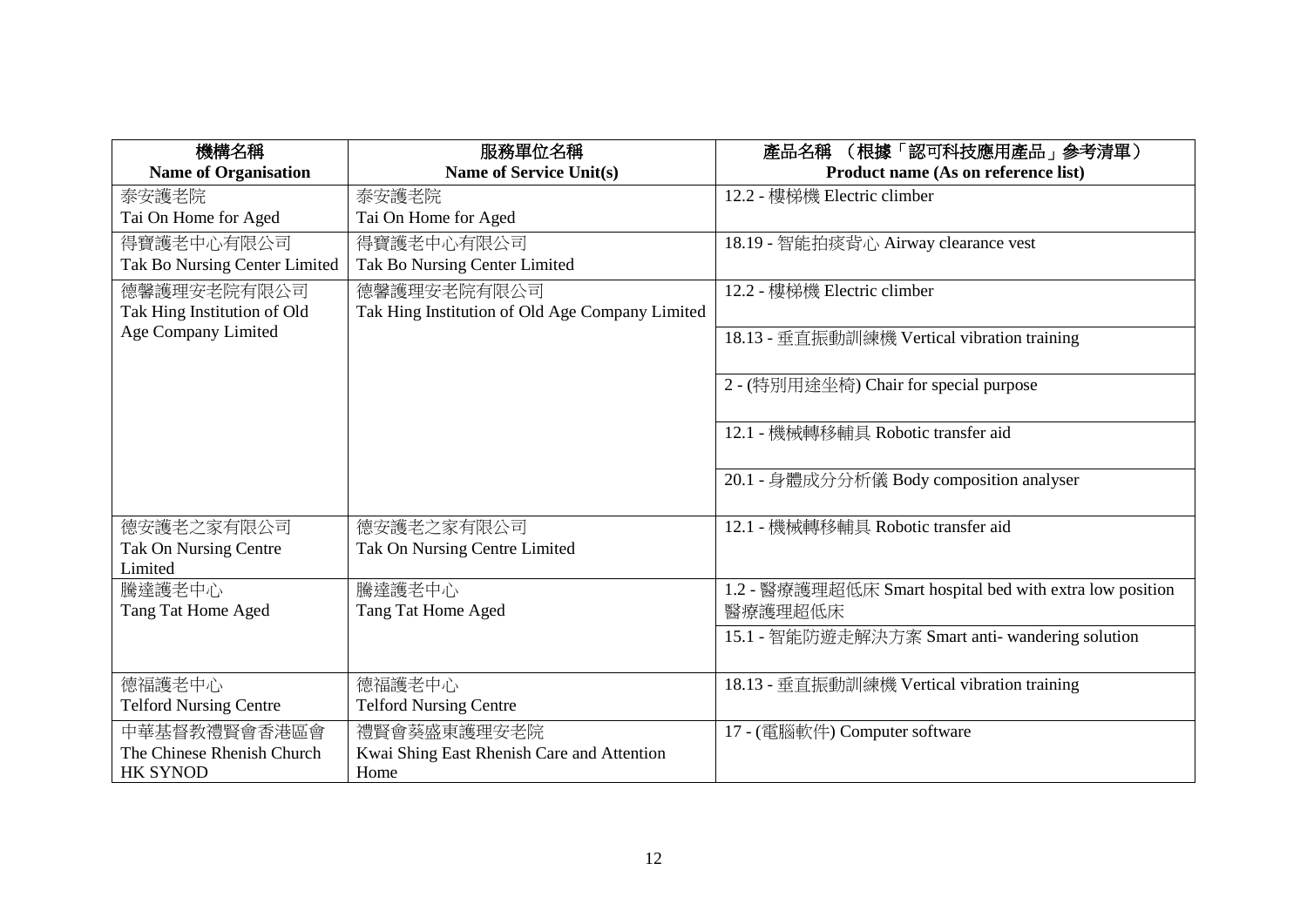| 機構名稱                          | 服務單位名稱                                                        | 產品名稱 (根據「認可科技應用產品」參考清單)                                            |
|-------------------------------|---------------------------------------------------------------|--------------------------------------------------------------------|
| <b>Name of Organisation</b>   | <b>Name of Service Unit(s)</b>                                | Product name (As on reference list)                                |
| 基督教神愛護理院                      | 基督教神愛護理院                                                      | 12.2 - 樓梯機 Electric climber                                        |
| The Christian God's Love Care | The Christian God's Love Care Home                            |                                                                    |
| Home                          |                                                               | 12.1 - 機械轉移輔具 Robotic transfer aid                                 |
| 香港耆康老人福利會 The                 | 香港耆康老人福利會馮堯敬夫人護理安老院                                           | 10.1 - 互動腳踏單車 Exercise bicycle with physically activated           |
| Hong Kong Society for the     | SAGE Y K Fung Home For The Elderly                            | screen                                                             |
| Aged                          |                                                               | 18.23 - 虛擬實境康復訓練系統 Virtual reality-based                           |
|                               |                                                               | <b>Rehabilitation System</b>                                       |
|                               |                                                               | 12.1 - 機械轉移輔具 Robotic transfer aid                                 |
|                               |                                                               |                                                                    |
|                               |                                                               | 18.25 - 為失語症患者和有吞嚥功能障礙的患者提供生物反饋                                    |
|                               |                                                               | 式的吞嚥功能訓練 The biofeedback system that provides                      |
|                               |                                                               | Dysphasia's patient training and swallowing function training      |
|                               |                                                               | 7.1 - 全自動淋浴系統 Automatic bathing device                             |
|                               |                                                               | 18.19 - 智能拍痰背心 Airway clearance vest                               |
|                               | 香港耆康老人福利會白普理護理安老院<br>SAGE Bradbury Home For The Elderly       | 2 - (特別用途坐椅) Chair for special purpose                             |
|                               |                                                               | 9.1 - The automatic toileting aid system 自動如廁系統                    |
|                               |                                                               | 23.1 - 智能復康系統 Smart Rehabilitation System                          |
|                               | 香港耆康老人福利會柴灣長者地區中心<br>SAGE Chai Wan District Elderly Community | 10.1 - 互動腳踏單車 Exercise bicycle with physically activated<br>screen |
|                               | Centre                                                        | 18.13 - 垂直振動訓練機 Vertical vibration training                        |
|                               |                                                               |                                                                    |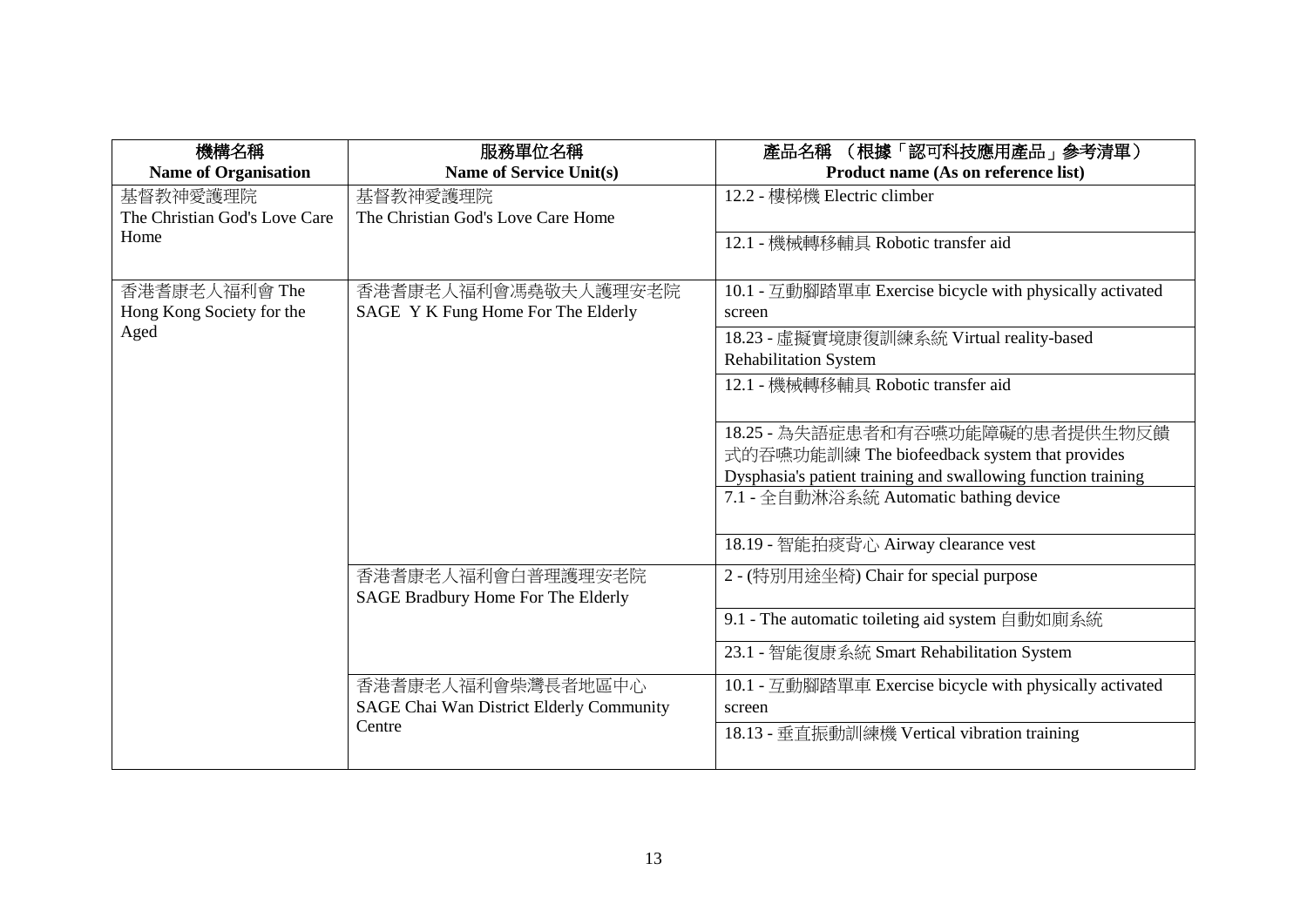| 機構名稱                        | 服務單位名稱                                                | (根據「認可科技應用產品」參考清單)<br>產品名稱                                    |
|-----------------------------|-------------------------------------------------------|---------------------------------------------------------------|
| <b>Name of Organisation</b> | Name of Service Unit(s)                               | Product name (As on reference list)                           |
|                             |                                                       | 非參考清單項目 Non-reference list item                               |
|                             |                                                       |                                                               |
|                             |                                                       | 23.1 - 智能復康系統 Smart Rehabilitation System                     |
|                             |                                                       |                                                               |
| 香港耆康老人福利會 The               | 香港耆康老人福利會懷熙葵涌長者地區中心                                   | 18.13 - 垂直振動訓練機 Vertical vibration training                   |
| Hong Kong Society for the   | SAGE Chan Tseng Hsi Kwai Chung District               |                                                               |
| Aged                        | <b>Elderly Community Centre</b>                       |                                                               |
|                             | 香港耆康老人福利會東區長者地區中心                                     | 18.13 - 垂直振動訓練機 Vertical vibration training                   |
|                             | <b>SAGE Eastern District Elderly Community Centre</b> |                                                               |
|                             |                                                       | 23.1 - 智能復康系統 Smart Rehabilitation System                     |
|                             |                                                       |                                                               |
|                             | 香港耆康老人福利會何生長者鄰舍中心                                     | 18.12 - 互動訓練系統 Interactive training system                    |
|                             | SAGE Ho Sang Neighbourhood Elderly Centre             |                                                               |
|                             | 香港耆康老人福利會港島東綜合家居照顧服務                                  | 13.2 - 輪椅電動助推器/輔助推動輪 Electric push and brake aid/             |
|                             | SAGE Hong Kong East Integrated Home Care              | Electric assisted rear wheel for wheelchair                   |
|                             | Services                                              | 18.12 - 互動訓練系統 Interactive training system                    |
|                             |                                                       |                                                               |
|                             |                                                       | 18.25 - 為失語症患者和有吞嚥功能障礙的患者提供生物反饋                               |
|                             |                                                       | 式的吞嚥功能訓練 The biofeedback system that provides                 |
|                             |                                                       | Dysphasia's patient training and swallowing function training |
|                             | 香港耆康老人福利會啟業護理安老院                                      | 10.1 - 互動腳踏單車 Exercise bicycle with physically activated      |
|                             | SAGE Kai Yip Home For The Elderly                     | screen                                                        |
|                             |                                                       | 18.23 - 虛擬實境康復訓練系統 Virtual reality-based                      |
|                             |                                                       | <b>Rehabilitation System</b>                                  |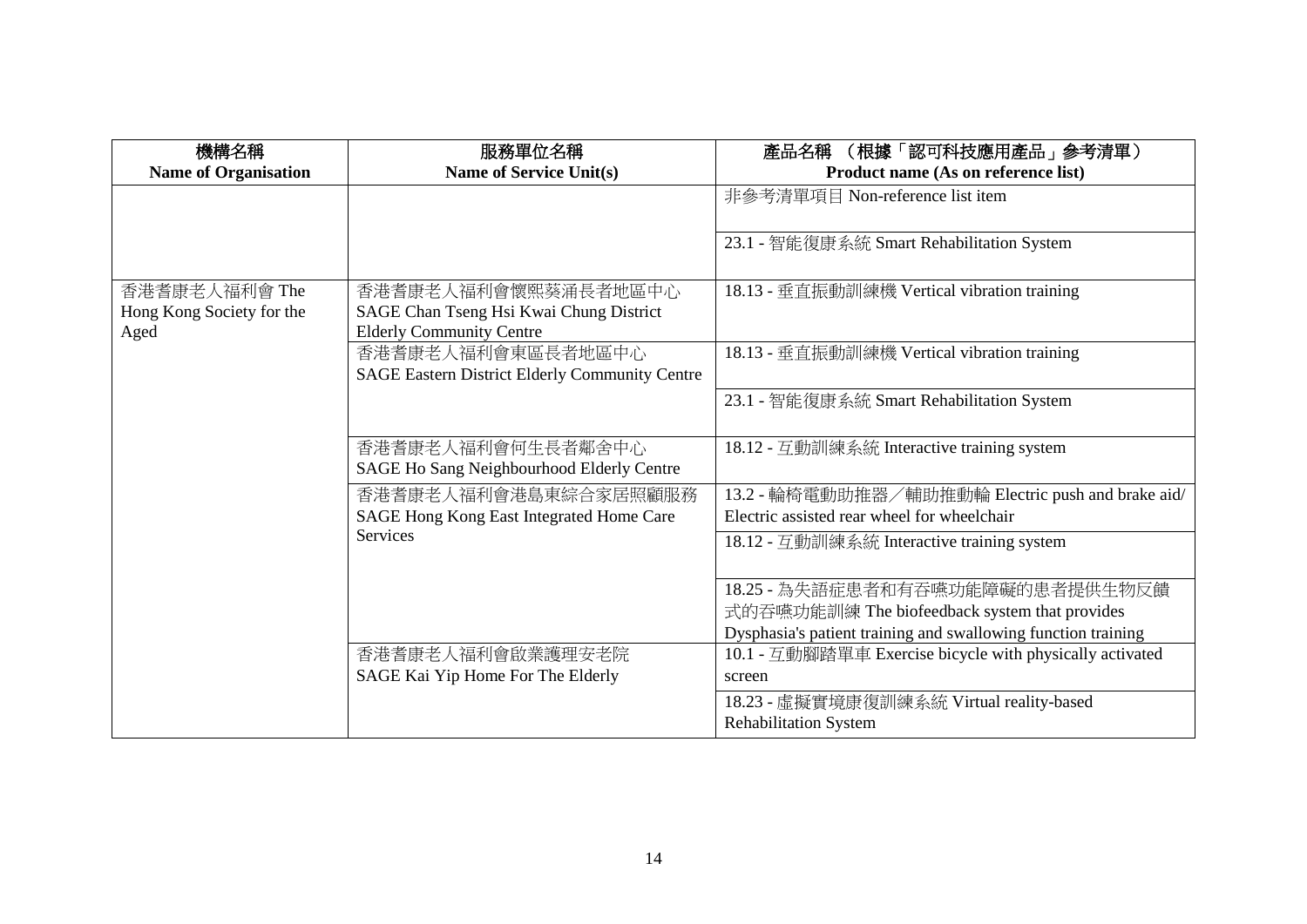| 機構名稱                        | 服務單位名稱                               | (根據「認可科技應用產品」参考清單)<br>產品名稱                                    |
|-----------------------------|--------------------------------------|---------------------------------------------------------------|
| <b>Name of Organisation</b> | <b>Name of Service Unit(s)</b>       | Product name (As on reference list)                           |
|                             |                                      | 12.1 - 機械轉移輔具 Robotic transfer aid                            |
|                             |                                      |                                                               |
|                             |                                      | 18.25 - 為失語症患者和有吞嚥功能障礙的患者提供生物反饋                               |
|                             |                                      | 式的吞嚥功能訓練 The biofeedback system that provides                 |
|                             |                                      | Dysphasia's patient training and swallowing function training |
| 香港耆康老人福利會 The               | 香港耆康老人福利會啟業護理安老院                     | 7.1 - 全自動淋浴系統 Automatic bathing device                        |
| Hong Kong Society for the   | SAGE Kai Yip Home For The Elderly    |                                                               |
| Aged                        |                                      | 18.19 - 智能拍痰背心 Airway clearance vest                          |
|                             |                                      |                                                               |
|                             | 香港耆康老人福利會群芳念慈護理安老院                   | 19.2 - 移動互動地面投影 Mobile interactive floor projection           |
|                             | SAGE Kwan Fong Nim Chee Home For The |                                                               |
|                             | Elderly                              | 19.3 - 陪伴機械人 Companion robot                                  |
|                             |                                      |                                                               |
|                             |                                      | 18.25 - 為失語症患者和有吞嚥功能障礙的患者提供生物反饋                               |
|                             |                                      | 式的吞嚥功能訓練 The biofeedback system that provides                 |
|                             |                                      | Dysphasia's patient training and swallowing function training |
|                             | 香港耆康老人福利會何善衡夫人敬老院                    | 18.8 - 智能手套 Smart Glove                                       |
|                             | SAGE Madam Ho Sin Hang Home For The  |                                                               |
|                             | Elderly                              | 7.1 - 全自動淋浴系統 Automatic bathing device                        |
|                             |                                      |                                                               |
|                             | 香港耆康老人福利會王華湘紀念長者鄰舍中心                 | 18.12 - 互動訓練系統 Interactive training system                    |
|                             | SAGE Mr. Wong Wha San Meomorial      |                                                               |
|                             | Neighbourhood Elderly Centre         |                                                               |
|                             |                                      | 10.1 - 互動腳踏單車 Exercise bicycle with physically activated      |
|                             |                                      | screen                                                        |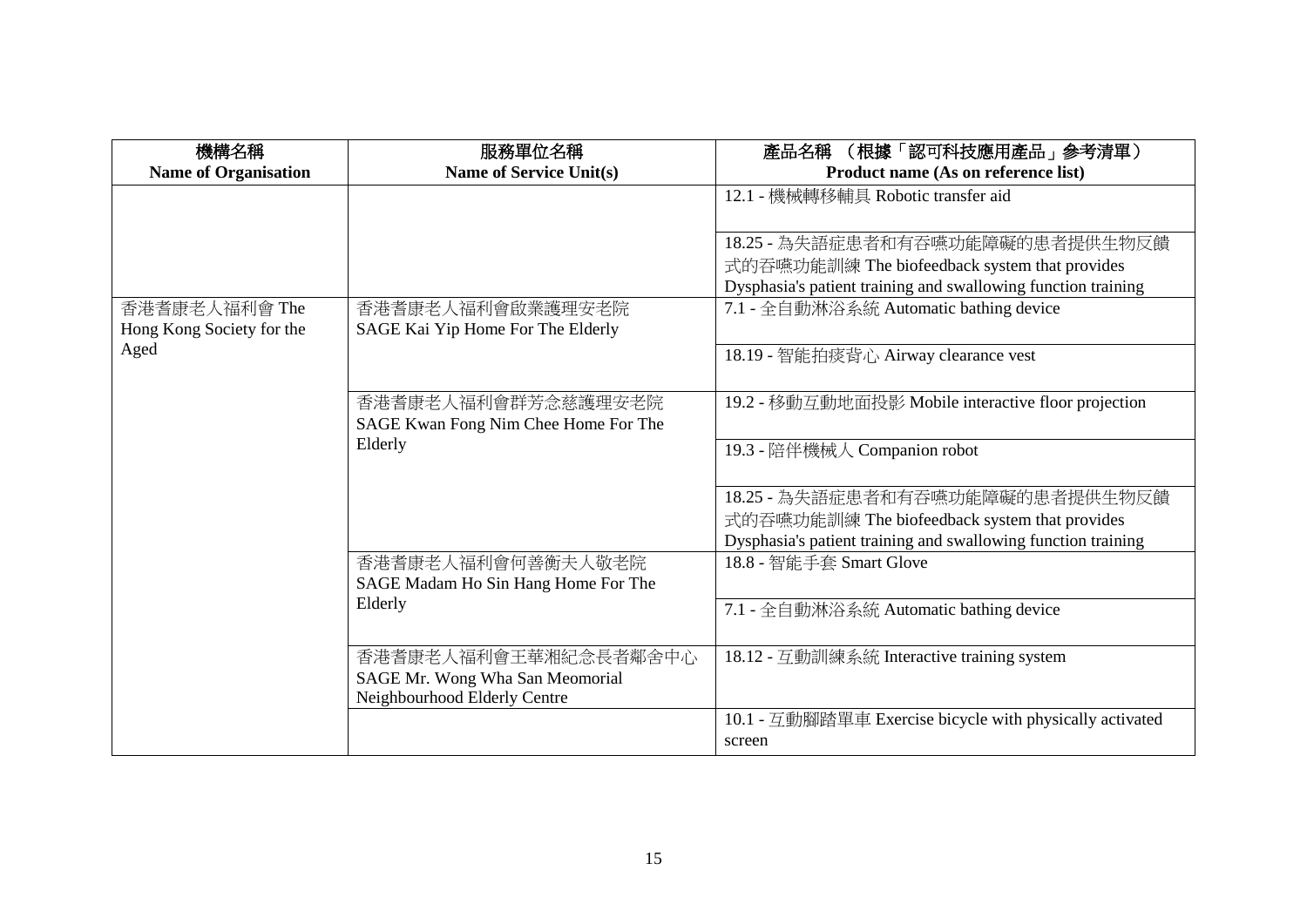| 機構名稱                        | 服務單位名稱                                     | 產品名稱 (根據「認可科技應用產品」參考清單)                                       |
|-----------------------------|--------------------------------------------|---------------------------------------------------------------|
| <b>Name of Organisation</b> | <b>Name of Service Unit(s)</b>             | Product name (As on reference list)                           |
|                             | 香港耆康老人福利會王余家潔紀念護理安老院                       | 18.23 - 虛擬實境康復訓練系統 Virtual reality-based                      |
|                             | SAGE Mrs Wong Yee Jar Jat Memorial For The | <b>Rehabilitation System</b>                                  |
|                             | Elderly                                    | 12.1 - 機械轉移輔具 Robotic transfer aid                            |
|                             |                                            |                                                               |
| 香港耆康老人福利會 The               | 香港耆康老人福利會王余家潔紀念護理安老院                       | 18.25 - 為失語症患者和有吞嚥功能障礙的患者提供生物反饋                               |
| Hong Kong Society for the   | SAGE Mrs Wong Yee Jar Jat Memorial For The | 式的吞嚥功能訓練 The biofeedback system that provides                 |
| Aged                        | Elderly                                    | Dysphasia's patient training and swallowing function training |
|                             |                                            | 18.19 - 智能拍痰背心 Airway clearance vest                          |
|                             |                                            |                                                               |
|                             | 香港耆康老人福利會關泉護理安老院                           | 2 - (特別用途坐椅) Chair for special purpose                        |
|                             | SAGE Quan Chuen Home For The Elderly       |                                                               |
|                             |                                            | 12.1 - 機械轉移輔具 Robotic transfer aid                            |
|                             |                                            |                                                               |
|                             |                                            | 9.1 - The automatic toileting aid system 自動如廁系統               |
|                             |                                            |                                                               |
|                             |                                            | 23.1 - 智能復康系統 Smart Rehabilitation System                     |
|                             |                                            |                                                               |
|                             | 香港耆康老人福利會香港西北區扶輪社長者鄰                       | 23.1 - 智能復康系統 Smart Rehabilitation System                     |
|                             | 舍中心                                        |                                                               |
|                             | SAGE Rotary Club of Hong Kong Northwest    |                                                               |
|                             | Neighbourhood Elderly Centre               |                                                               |
|                             | 香港耆康老人福利會石圍角護理安老院                          | 10.1 - 互動腳踏單車 Exercise bicycle with physically activated      |
|                             | SAGE Shek Wai Kok Home For The Elderly     | screen                                                        |
|                             |                                            | 18.23 - 虛擬實境康復訓練系統 Virtual reality-based                      |
|                             |                                            | <b>Rehabilitation System</b>                                  |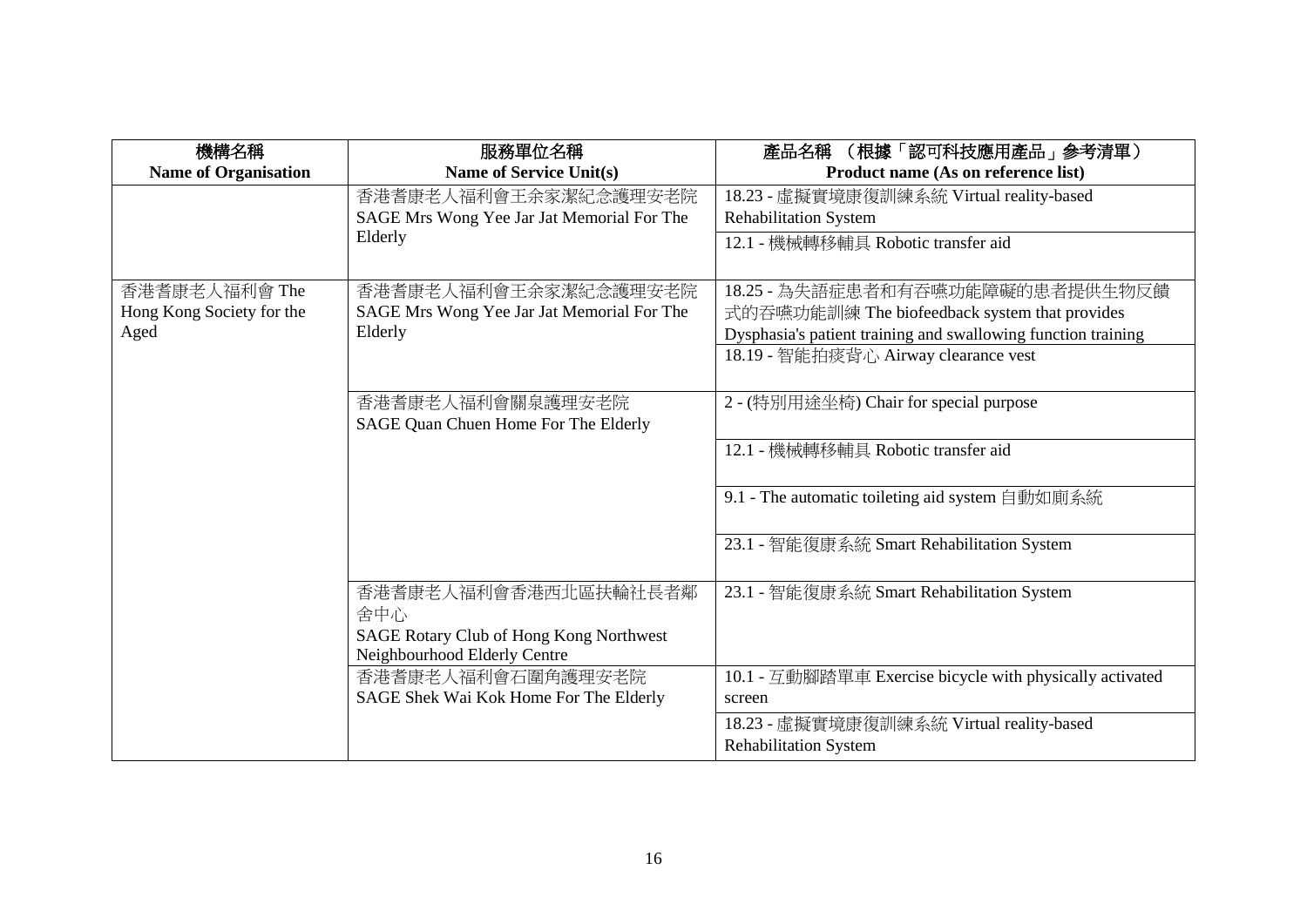| 機構名稱                        | 服務單位名稱                                                     | (根據「認可科技應用產品」參考清單)<br>產品名稱                                    |
|-----------------------------|------------------------------------------------------------|---------------------------------------------------------------|
| <b>Name of Organisation</b> | <b>Name of Service Unit(s)</b>                             | Product name (As on reference list)                           |
|                             |                                                            | 12.1 - 機械轉移輔具 Robotic transfer aid                            |
|                             |                                                            |                                                               |
|                             |                                                            | 18.25 - 為失語症患者和有吞嚥功能障礙的患者提供生物反饋                               |
|                             |                                                            | 式的吞嚥功能訓練 The biofeedback system that provides                 |
|                             |                                                            | Dysphasia's patient training and swallowing function training |
| 香港耆康老人福利會 The               | 香港耆康老人福利會石圍角護理安老院                                          | 7.1 - 全自動淋浴系統 Automatic bathing device                        |
| Hong Kong Society for the   | SAGE Shek Wai Kok Home For The Elderly                     |                                                               |
| Aged                        |                                                            | 18.19 - 智能拍痰背心 Airway clearance vest                          |
|                             |                                                            |                                                               |
|                             | 香港耆康老人福利會新葵興花園老人日間護理                                       | 12.1 - 機械轉移輔具 Robotic transfer aid                            |
|                             | 中心                                                         |                                                               |
|                             | SAGE Sun Kwai Hing Gardens Day Care Centre                 |                                                               |
|                             | For The Elderly                                            |                                                               |
|                             | 香港耆康老人福利會荃葵青綜合家居照顧服務                                       | 5.2 - 在床淋浴系统 Bed shower system                                |
|                             | SAGE Tsuen Kwai Tsing Integrated Home Care                 |                                                               |
|                             | Services                                                   |                                                               |
|                             | 香港耆康老人福利會荃灣長者地區中心                                          | 23.1 - 智能復康系統 Smart Rehabilitation System                     |
|                             | <b>SAGE Tsuen Wan District Elderly Community</b><br>Centre |                                                               |
|                             | 香港耆康老人福利會東蓮覺苑護理安老院                                         | 10.1 - 互動腳踏單車 Exercise bicycle with physically activated      |
|                             | SAGE Tung Lin Lok Yuen Home For The Elderly                | screen                                                        |
|                             |                                                            |                                                               |
|                             |                                                            | 18.23 - 虛擬實境康復訓練系統 Virtual reality-based                      |
|                             |                                                            | <b>Rehabilitation System</b>                                  |
|                             |                                                            | 18.25 - 為失語症患者和有吞嚥功能障礙的患者提供生物反饋                               |
|                             |                                                            | 式的吞嚥功能訓練 The biofeedback system that provides                 |
|                             |                                                            | Dysphasia's patient training and swallowing function training |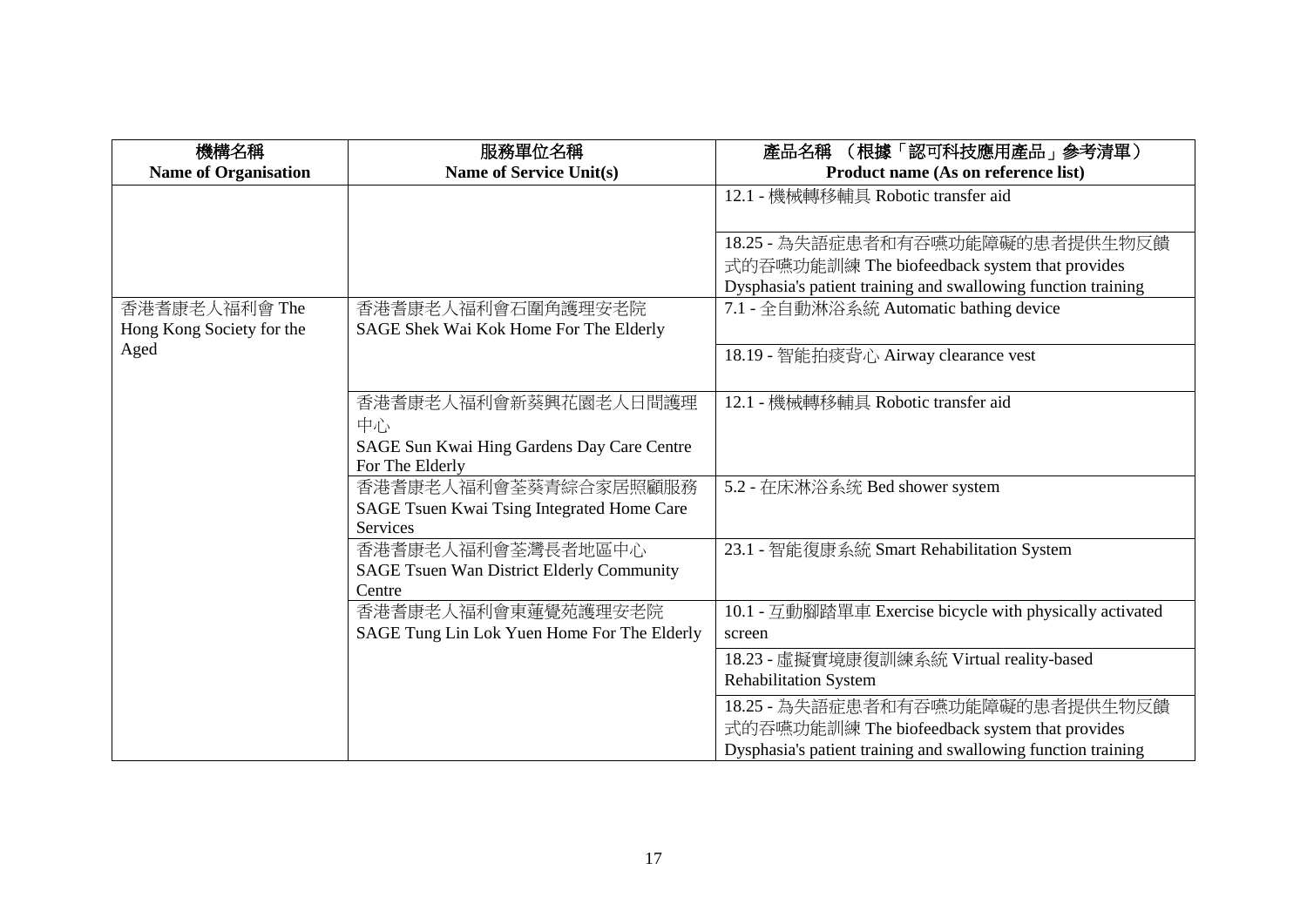| 機構名稱                        | 服務單位名稱                                        | (根據「認可科技應用產品」參考清單)<br>產品名稱                      |
|-----------------------------|-----------------------------------------------|-------------------------------------------------|
| <b>Name of Organisation</b> | Name of Service Unit(s)                       | Product name (As on reference list)             |
|                             |                                               | 7.1 - 全自動淋浴系統 Automatic bathing device          |
|                             |                                               |                                                 |
|                             |                                               | 18.19 - 智能拍痰背心 Airway clearance vest            |
|                             |                                               |                                                 |
| 香港耆康老人福利會 The               | 香港耆康老人福利會馮艷管長者鄰舍中心                            | 18.12 - 互動訓練系統 Interactive training system      |
| Hong Kong Society for the   | SAGE Y K Fung Neighbourhood Elderly Centre    |                                                 |
| Aged                        |                                               |                                                 |
| 九龍樂善堂                       | 樂善堂陳黎掌嬌敬老鄰舍中心                                 | 19.3 - 陪伴機械人 Companion robot                    |
| The Lok Sin Tong Benevolent | Lok Sin Tong Chan Lai Jeong Kiu Neighbourhood |                                                 |
| Society Kowloon             | <b>Elderly Centre</b>                         |                                                 |
|                             | 樂善堂朱定昌頤養院                                     | 5.2 - 在床淋浴系统 Bed shower system                  |
|                             | Lok Sin Tong Chu Ting Cheong Home For The     |                                                 |
|                             | Aged                                          |                                                 |
|                             | 樂善堂梁銶琚敬老之家                                    | 15.1 - 智能防遊走解決方案 Smart anti- wandering solution |
|                             | Lok Sin Tong Leung Kau Kui Home For The       |                                                 |
|                             | Elderly                                       | 22.1 - 智能感應器 Smart Sensors                      |
|                             |                                               |                                                 |
|                             |                                               | 2.1 - 可傾斜/可調較高度的便椅/淋浴椅 Tilt-in-space/height     |
|                             |                                               | adjustable commode/ shower chair                |
| 定安護老院有限公司                   | 定安護老院有限公司                                     | 18.15 - 步態和步行訓練儀 Gait and walking trainer       |
| Ting On Home for the Aged   | Ting On Home for the Aged Limited             |                                                 |
| Limited                     |                                               | 18.19 - 智能拍痰背心 Airway clearance vest            |
|                             |                                               |                                                 |
| 松栢老人院                       | 松栢老人院                                         | 12.2 - 樓梯機 Electric climber                     |
| Tsung Bak Home for the Aged | Tsung Bak Home for the Aged                   |                                                 |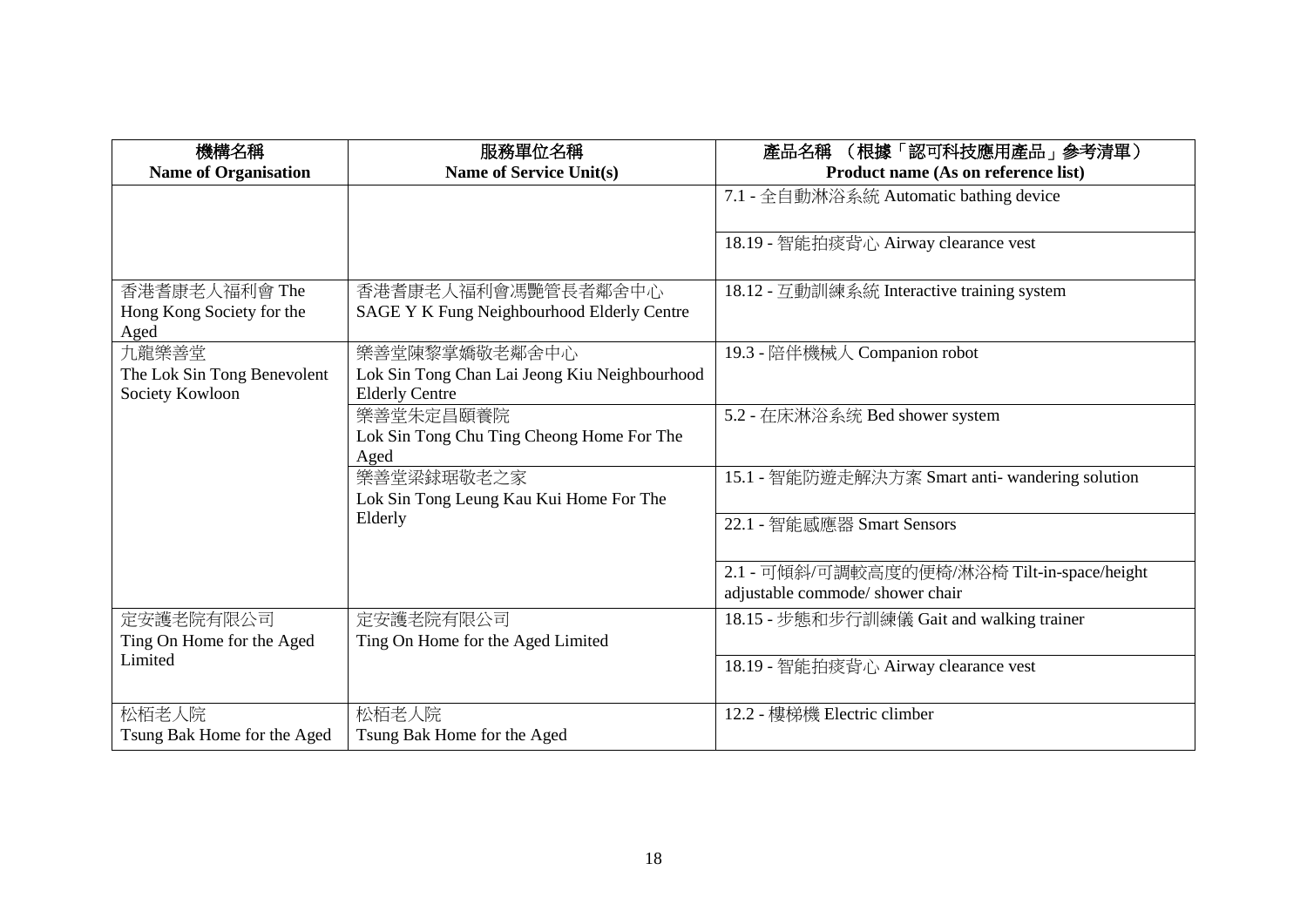| 機構名稱                             | 服務單位名稱                                                                                             | (根據「認可科技應用產品」参考清單)<br>產品名稱                               |
|----------------------------------|----------------------------------------------------------------------------------------------------|----------------------------------------------------------|
| <b>Name of Organisation</b>      | Name of Service Unit(s)                                                                            | Product name (As on reference list)                      |
| 智創集團有限公司                         | 紫雲間康復中心                                                                                            | 18.17 - 手腳同步訓練器材 Leg-and arm-/ upper body training       |
| Wise Creation Holding Limited    | <b>Oasis Day Care Centre</b>                                                                       |                                                          |
|                                  |                                                                                                    | 17.1 - 智能管理資料系統 Smart Management                         |
| 頤樂園護老院                           | 頤樂園護老院                                                                                             | 12.2 - 樓梯機 Electric climber                              |
| <b>Wonderland Nursing Home</b>   | <b>Wonderland Nursing Home</b>                                                                     |                                                          |
| 和悅社會企業有限公司                       | 和悅會 (觀塘)                                                                                           | 10.1 - 互動腳踏單車 Exercise bicycle with physically activated |
| <b>Woopie Social Enterprises</b> | Woopie Club (Kwun Tong)                                                                            | screen                                                   |
| Limited                          |                                                                                                    | 非參考清單項目 Non-reference list item                          |
|                                  | 和悅會 (北角)<br>Woopie Club (North Point)                                                              | 18.17 - 手腳同步訓練器材 Leg-and arm-/ upper body training       |
|                                  |                                                                                                    | 非參考清單項目 Non-reference list item                          |
|                                  | 和悅會(沙田)<br>Woopie Club (Sha Tin)                                                                   | 17.1 - 智能管理資料系統 Smart Management                         |
|                                  | 和悅會 (屯門)<br>Woopie Club (Tun Mun)                                                                  | 18.17 - 手腳同步訓練器材 Leg-and arm-/ upper body training       |
|                                  |                                                                                                    | 17.1 - 智能管理資料系統 Smart Management                         |
|                                  | 和悅會家居服務隊 Woopie Club Home Care<br><b>Services Team</b>                                             | 17.1 - 智能管理資料系統 Smart Management                         |
| 二濟醫院 Yan Chai Hospital           | 仁濟醫院藝進同學會護理安老院 Yan Chai<br>Hospital Artiste Training Alumni Association Care<br>and Attention Home | 非參考清單項目 Non-reference list item                          |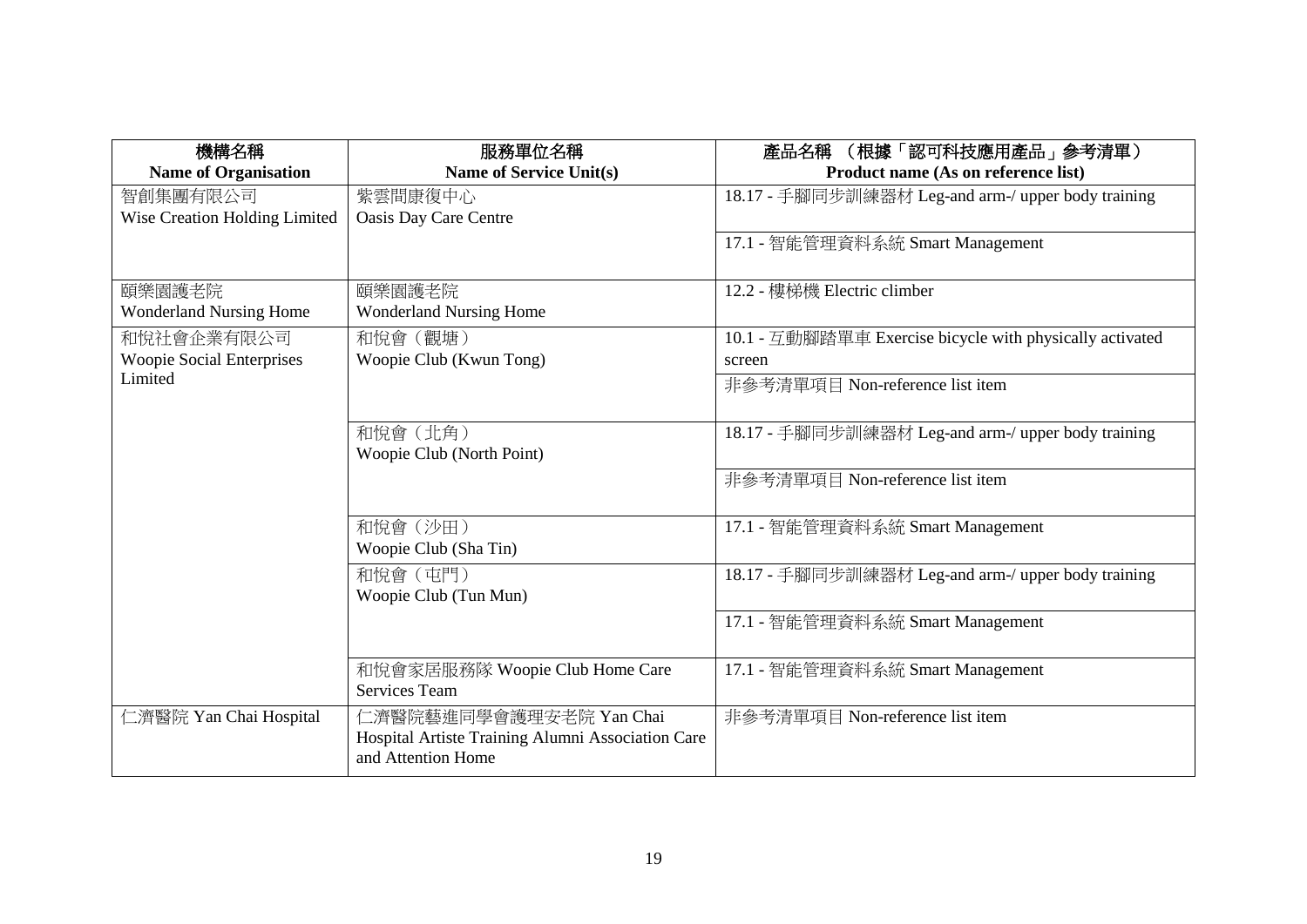| 機構名稱                        | 服務單位名稱                                                           | 產品名稱 (根據「認可科技應用產品」參考清單)                                       |
|-----------------------------|------------------------------------------------------------------|---------------------------------------------------------------|
| <b>Name of Organisation</b> | <b>Name of Service Unit(s)</b>                                   | Product name (As on reference list)                           |
|                             | 仁濟醫院華懋護理安老院                                                      | 18.23 - 虛擬實境康復訓練系統 Virtual reality-based                      |
|                             | Yan Chai Hospital Chinachem Care and Attention                   | <b>Rehabilitation System</b>                                  |
|                             | Home                                                             |                                                               |
| 二濟醫院 Yan Chai Hospital      | 仁濟醫院香港半島獅子會安老院                                                   | 18.16 - 平衡訓練系統 Balance training system                        |
|                             | Yan Chai Hospital Hong Kong Peninsula Lions                      |                                                               |
|                             | Club Elderly Home                                                | 2.1 - 可傾斜/可調較高度的便椅/淋浴椅 Tilt-in-space/height                   |
|                             |                                                                  | adjustable commode/ shower chair                              |
|                             | 仁濟醫院賽馬會護理安老院                                                     | 18.17 - 手腳同步訓練器材 Leg-and arm-/ upper body training            |
|                             | Yan Chai Hospital Jockey Club Care and Attention                 |                                                               |
|                             | Home                                                             |                                                               |
|                             | 仁濟醫院郭玉章夫人護理安老院                                                   | 12.1 - 機械轉移輔具 Robotic transfer aid                            |
|                             | Yan Chai Hospital Mrs Kwok Yuk Cheung Care<br>and Attention Home |                                                               |
|                             | 仁濟醫院錢曼娟安老院                                                       | 18.25 - 為失語症患者和有吞嚥功能障礙的患者提供生物反饋                               |
|                             | Yan Chai Hospital Tsin Man Kuen Elderly Home                     | 式的吞嚥功能訓練 The biofeedback system that provides                 |
|                             |                                                                  | Dysphasia's patient training and swallowing function training |
|                             |                                                                  | 17.1 - 智能管理資料系統 Smart Management                              |
|                             |                                                                  |                                                               |
|                             | 仁濟護養院                                                            | 18.23 - 虛擬實境康復訓練系統 Virtual reality-based                      |
|                             | Yan Chai Nursing Home                                            | <b>Rehabilitation System</b>                                  |
|                             |                                                                  | 18.7 - 互動肌能訓練平台 Interactive therapy surface for motor         |
|                             |                                                                  | training                                                      |
|                             |                                                                  | 18.16 - 平衡訓練系統 Balance training system                        |
|                             |                                                                  |                                                               |
|                             |                                                                  | 18.3 - 動力手臂 Dynamic arm support                               |
|                             |                                                                  |                                                               |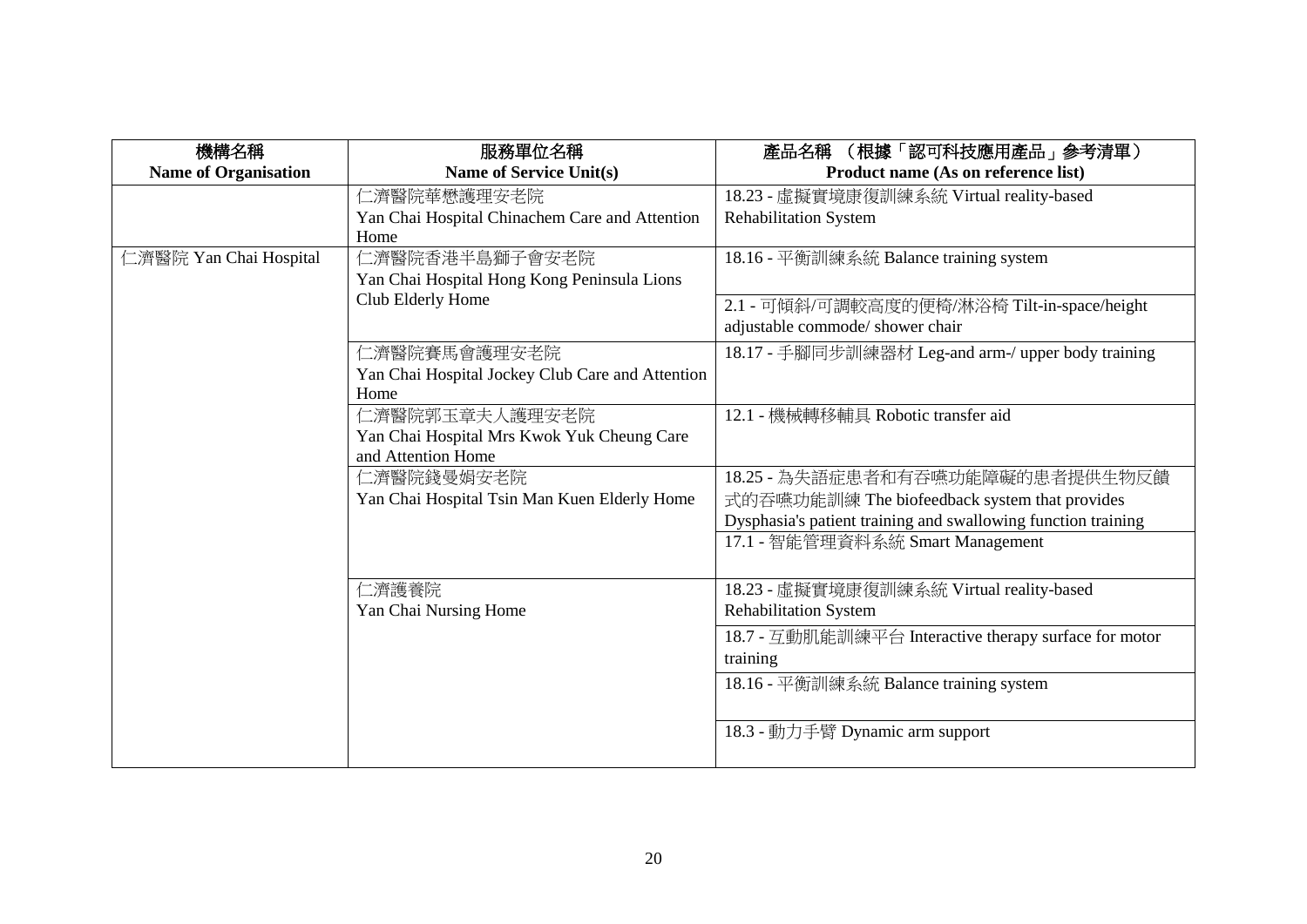| 機構名稱<br><b>Name of Organisation</b>       | 服務單位名稱<br><b>Name of Service Unit(s)</b>  | (根據「認可科技應用產品」 參考清單)<br>產品名稱<br><b>Product name (As on reference list)</b> |
|-------------------------------------------|-------------------------------------------|---------------------------------------------------------------------------|
| 仁愛護老中心有限公司<br>Yan Oi Elder Centre Limited | 仁愛護老中心有限公司<br>Yan Oi Elder Centre Limited | 18.13 - 垂直振動訓練機 Vertical vibration training                               |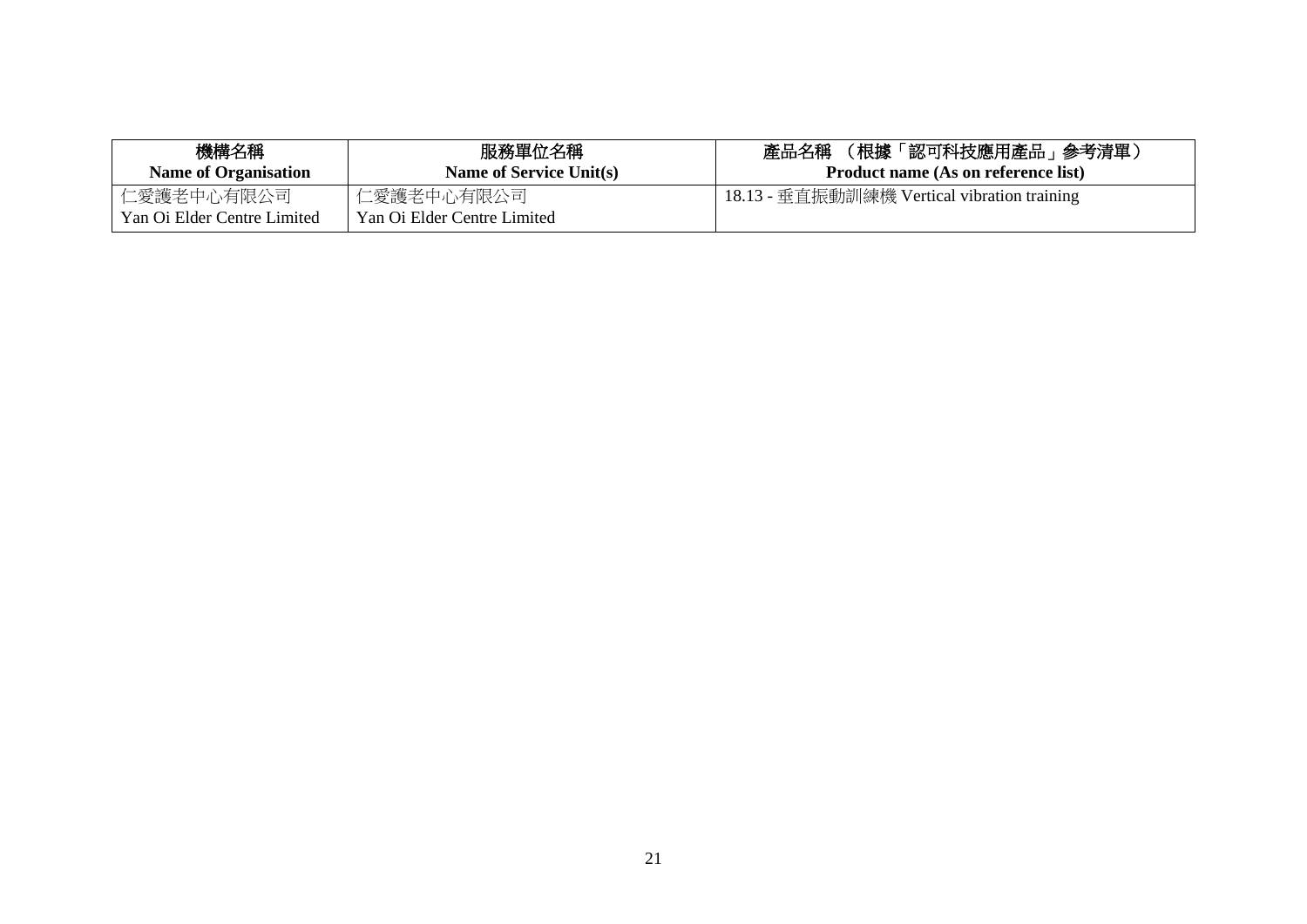## 康復服務 **Rehabilitation Services**

| 機構名稱                                   | 服務單位名稱                                                               | (根據「認可科技應用產品」参考清單)<br>產品名稱                               |
|----------------------------------------|----------------------------------------------------------------------|----------------------------------------------------------|
| <b>Name of Organisation</b>            | <b>Name of Service Unit(s)</b>                                       | Product name (As on reference list)                      |
| 基督教家庭服務中心                              | 迪智宿舍                                                                 | 14.1 - 床邊紅外線監察系統 Bedside infrared alarm system           |
| <b>Christian Family Service Centre</b> | Dick Chi Hostel                                                      |                                                          |
|                                        | 迪智展能中心                                                               | 10.1 - 互動腳踏單車 Exercise bicycle with physically activated |
|                                        | Dick Chi Day Activity Centre                                         | screen                                                   |
| 扶康會                                    | 靄華之家                                                                 | 非參考清單項目 Non-reference list item                          |
| Fu Hong Society                        | Oi Wah Home                                                          |                                                          |
|                                        | 清蘭之家                                                                 | 12.1 - 機械轉移輔具 Robotic transfer aid                       |
|                                        | Ching Lan Home                                                       |                                                          |
| 基督教靈實協會                                | 靈實坑□護理院 Haven of Hope Hang Hau Care &                                | 18.12 - 互動訓練系統 Interactive training system               |
|                                        | Haven of Hope Christian Service Attention Home for Severely Disabled |                                                          |
|                                        | 靈實將軍澳及西貢地區支援中心                                                       | 非參考清單項目 Non-reference list item                          |
|                                        | Haven of hope Tseung Kwan O and Sai Kung District                    |                                                          |
|                                        | <b>Support Centre</b>                                                |                                                          |
|                                        | 靈實創毅中心                                                               | 18.5 - 超短距互動投影機 Ultra short throw interactive projector  |
|                                        | Haven of Hope Integrated Vocational Rehabilitation                   |                                                          |
|                                        | <b>Services Centre</b>                                               |                                                          |
| 匡智會                                    | 匡智廣福學前兒童中心                                                           | 18.12 - 互動訓練系統 Interactive training system               |
| Hong Chi Association                   | Hong Chi Kwong Fuk Pre-school Centre                                 |                                                          |
|                                        |                                                                      | 19.2 - 移動互動地面投影 Mobile interactive floor projection      |
|                                        |                                                                      |                                                          |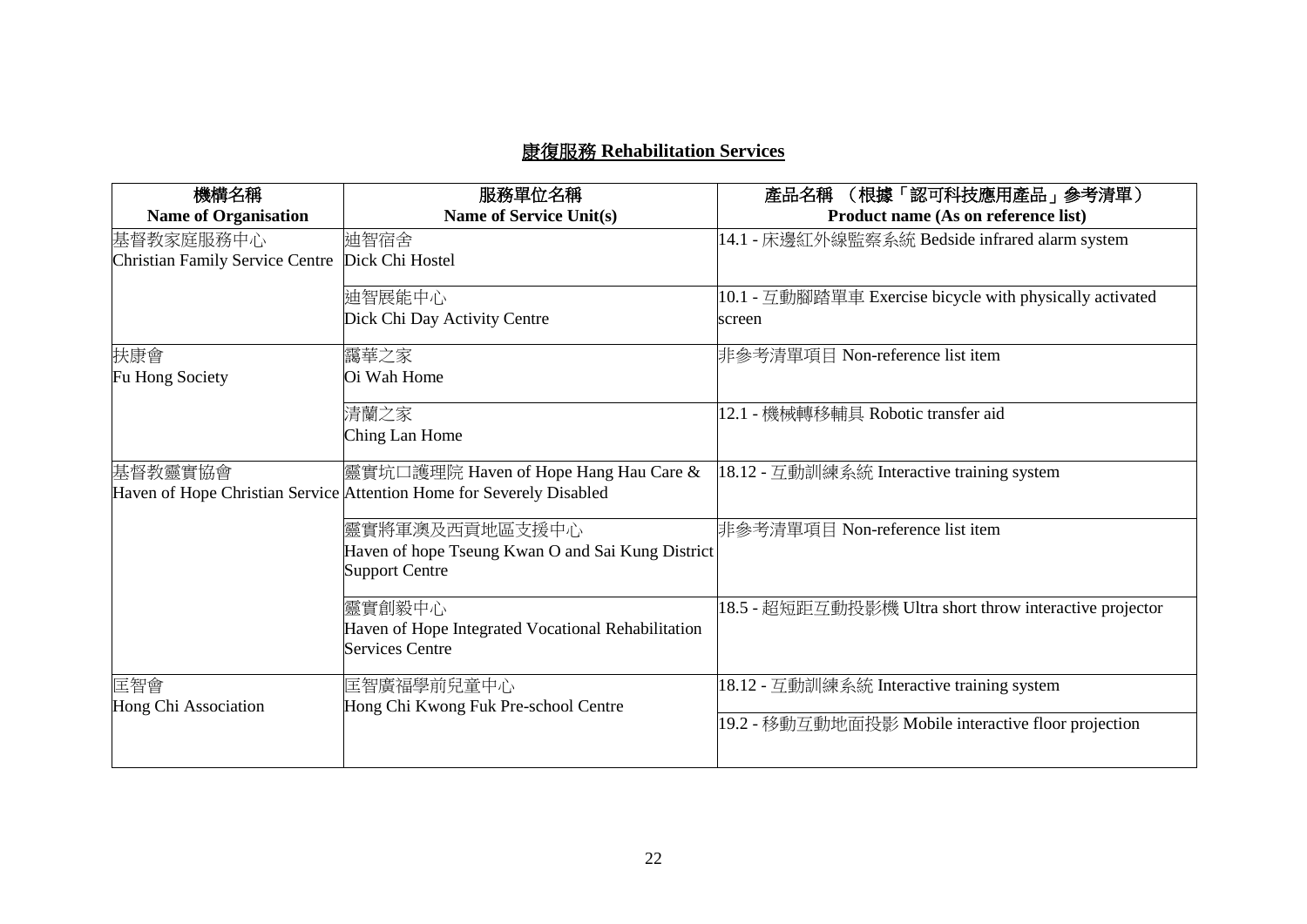| 機構名稱                           | 服務單位名稱                                             | (根據「認可科技應用產品」 参考清單)<br>產品名稱                              |
|--------------------------------|----------------------------------------------------|----------------------------------------------------------|
| <b>Name of Organisation</b>    | <b>Name of Service Unit(s)</b>                     | Product name (As on reference list)                      |
| 香港失明人協進會服務中心                   | 香港失明人協進會服務中心                                       | 非參考清單項目 Non-reference list item                          |
| Hong Kong Blind Union          | Oi Man Services Centre, Hong Kong Blind Union      |                                                          |
| 香港聖公會福利協會有限公司                  | 康恩園 - 中度智障人士宿舍                                     | 18.12 - 互動訓練系統 Interactive training system               |
| Hong Kong Sheng Kung Hui       | Hong Kong Sheng Kung Hui Welfare Council Ltd.      |                                                          |
| <b>Welfare Council Limited</b> | The Providence Garden for Rehab (Hostel for        |                                                          |
|                                | Moderately Mentally Handicapped Persons)           |                                                          |
|                                | 康恩園 - 嚴重度智障人士宿舍                                    | 10.1 - 互動腳踏單車 Exercise bicycle with physically activated |
|                                | Hong Kong Sheng Kung Hui Welfare Council Ltd.      | screen                                                   |
|                                | The Providence Garden for Rehab (Hostel for        |                                                          |
|                                | Severely Mentally Handicapped Persons)             | 18.13 - 垂直振動訓練機 Vertical vibration training              |
|                                |                                                    | 18.17 - 手腳同步訓練器材 Leg-and arm-/ upper body training       |
|                                | 康恩園 - 長期護理院                                        | 18.12 - 互動訓練系統 Interactive training system               |
|                                | The Providence Garden for Rehab (LSCH)             |                                                          |
|                                | 康恩園 - 綜合職業康復服務中心                                   | 18.15 - 步態和步行訓練儀 Gait and walking trainer                |
|                                | Hong Kong Sheng Kung Hui Welfare Council Ltd.      |                                                          |
|                                | The Providence Garden for Rehab (Integrated        |                                                          |
|                                | Vocational Rehab Service Centre)                   |                                                          |
|                                | 香港聖公會湖景綜合復康服務 - 宿舍                                 | 18.11 - 有生物反饋的虛擬現實復康系統 Virtual reality                   |
|                                | Hong Kong Sheng Kung Hui Welfare Council Ltd.      | rehabilitation with biofeedback                          |
|                                | Wu King Integrated Rehab Services - Day Activity   |                                                          |
|                                | Centre & Hostel                                    |                                                          |
|                                | (Hostel for Severely Mentally Handicapped Persons) |                                                          |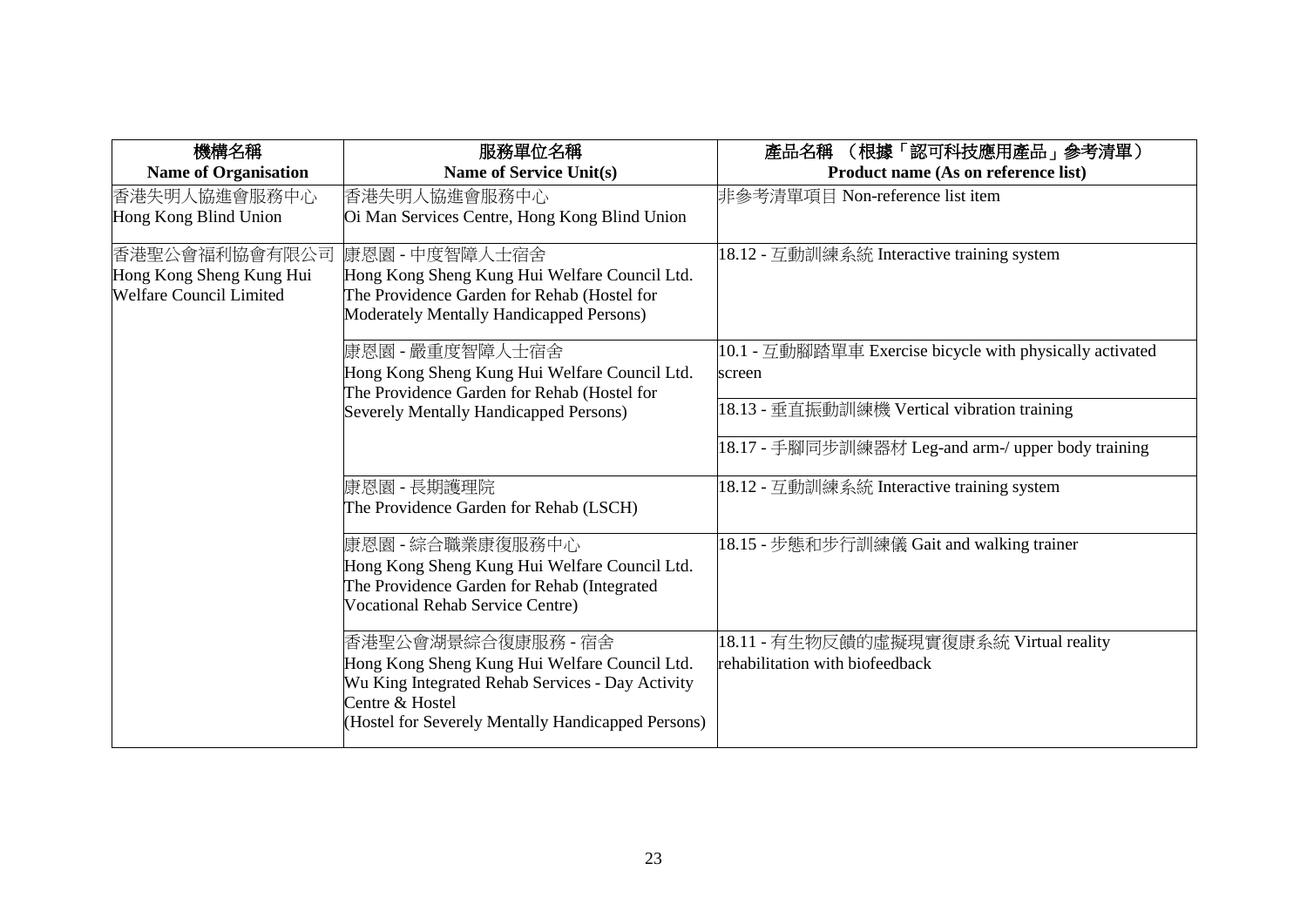| 機構名稱                                                       | 服務單位名稱                                                                                                                                                                                                                            | (根據「認可科技應用產品」参考清單)<br>產品名稱                                                                                                                                                                                                                                          |
|------------------------------------------------------------|-----------------------------------------------------------------------------------------------------------------------------------------------------------------------------------------------------------------------------------|---------------------------------------------------------------------------------------------------------------------------------------------------------------------------------------------------------------------------------------------------------------------|
| <b>Name of Organisation</b>                                | <b>Name of Service Unit(s)</b>                                                                                                                                                                                                    | Product name (As on reference list)                                                                                                                                                                                                                                 |
| Hong Kong Sheng Kung Hui<br><b>Welfare Council Limited</b> | 香港聖公會福利協會有限公司 香港聖公會湖景綜合復康服務 - 宿舍<br>Hong Kong Sheng Kung Hui Welfare Council Ltd.<br>Wu King Integrated Rehab Services - Day Activity<br>Centre & Hostel<br>(Hostel for Severely Mentally Handicapped Persons)                    | 18.12 - 互動訓練系統 Interactive training system<br> 18.14 - 提供步態/步行訓練的跑步機 Treadmill for gait and walking<br>training                                                                                                                                                     |
| 葵康居                                                        | 葵康居<br>Kwai Tsing Rehabilitation Home Kwai Tsing Rehabilitation Home                                                                                                                                                              | 18.15 - 步態和步行訓練儀 Gait and walking trainer                                                                                                                                                                                                                           |
| 保良局<br>Po Leung Kuk                                        | 保良局元朗幼兒學習天地<br>Po Leung Kuk Yuen Long Early Learning Centre                                                                                                                                                                       | 18.12 - 互動訓練系統 Interactive training system<br>18.25 - 為失語症患者和有吞嚥功能障礙的患者提供生物反饋式<br>的吞嚥功能訓練 The biofeedback system that provides Dysphasia's<br>patient training and swallowing function training<br>18.14 - 提供步態/步行訓練的跑步機 Treadmill for gait and walking<br>training |
|                                                            | 保良局曹金霖幼兒學習中心<br>Po Leung Kuk Chao King Lin Early Learning Centre<br>保良局慧妍雅集兒童發展中心<br>Po Leung Kuk Wai Yin Association Child<br>Development Centre<br>保良局梁安琪兒童發展中心<br>Po Leung Kuk Angela Leong On Kei Child<br>Development Centre | 18.12 - 互動訓練系統 Interactive training system<br>18.12 - 互動訓練系統 Interactive training system<br>18.12 - 互動訓練系統 Interactive training system                                                                                                                              |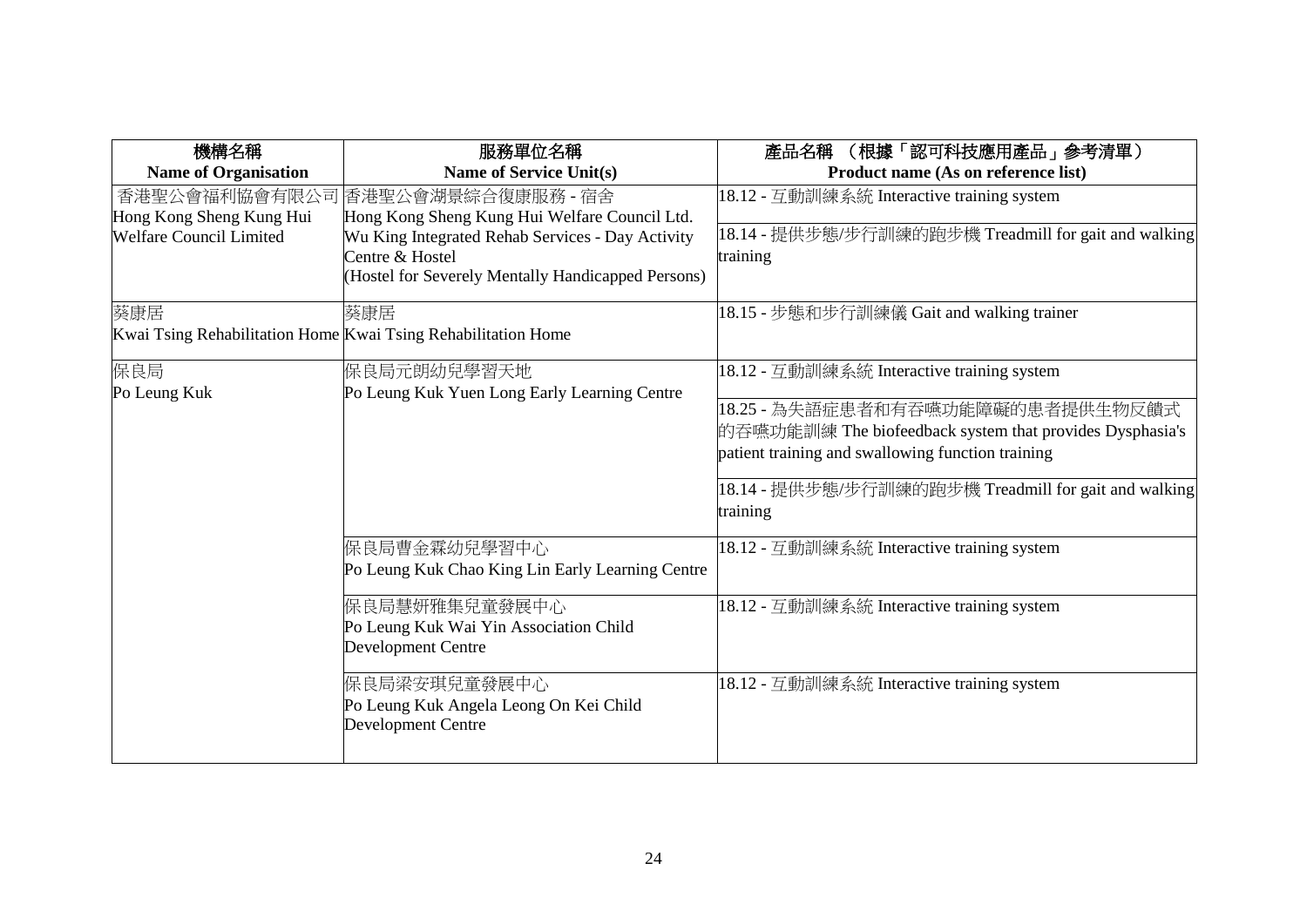| 機構名稱                         | 服務單位名稱                                                   | (根據「認可科技應用產品」参考清單)<br>產品名稱                               |
|------------------------------|----------------------------------------------------------|----------------------------------------------------------|
| <b>Name of Organisation</b>  | <b>Name of Service Unit(s)</b>                           | Product name (As on reference list)                      |
| 保良局                          | 保良局梁安琪兒童發展中心                                             | 18.25 - 為失語症患者和有吞嚥功能障礙的患者提供生物反饋式                         |
| Po Leung Kuk                 | Po Leung Kuk Angela Leong On Kei Child                   | 的吞嚥功能訓練 The biofeedback system that provides Dysphasia's |
|                              | Development Centre                                       | patient training and swallowing function training        |
|                              |                                                          | 20.1 - 身體成分分析儀 Body composition analyser                 |
|                              |                                                          | 18.8 - 智能手套 Smart Glove                                  |
| 聖雅各福群會                       | 朗逸居及朗逸綜合服務隊(宿舍服務)                                        | 10.1 - 互動腳踏單車 Exercise bicycle with physically activated |
| <b>St. James' Settlement</b> | Sunny Residence and Sunny Integrated Service Team screen |                                                          |
|                              |                                                          | 19.2 - 移動互動地面投影 Mobile interactive floor projection      |
|                              |                                                          | 非參考清單項目 Non-reference list item                          |
|                              | 雅聚天地地區支援中心                                               | 18.4 - 多功能協調和敏捷性培訓儀 Multi-function coordination and      |
|                              | WENET Club ~ District Support Center                     | agility trainer                                          |
|                              | 翠逸居及翠逸綜合服務隊(宿舍服務)                                        | 非參考清單項目 Non-reference list item                          |
|                              | Greenery Residence and Greenery Integrated Service       |                                                          |
|                              | Team                                                     |                                                          |
|                              | 雅逸居及雅逸綜合服務隊 (宿舍服務)                                       | 非參考清單項目 Non-reference list item                          |
|                              | Parkside Residence and Parkside Integrated Service       |                                                          |
|                              | Team                                                     |                                                          |
| 中華基督教會香港區會                   | 中華基督教會香港區會屯門特殊幼兒中心                                       | 18.4 - 多功能協調和敏捷性培訓儀 Multi-function coordination and      |
| The Hong Kong Council of The | The Hong Kong Council of the Church of Christ in         | agility trainer                                          |
| Church of Christ in China    | China Tuen Mun Special Child Care Centre                 |                                                          |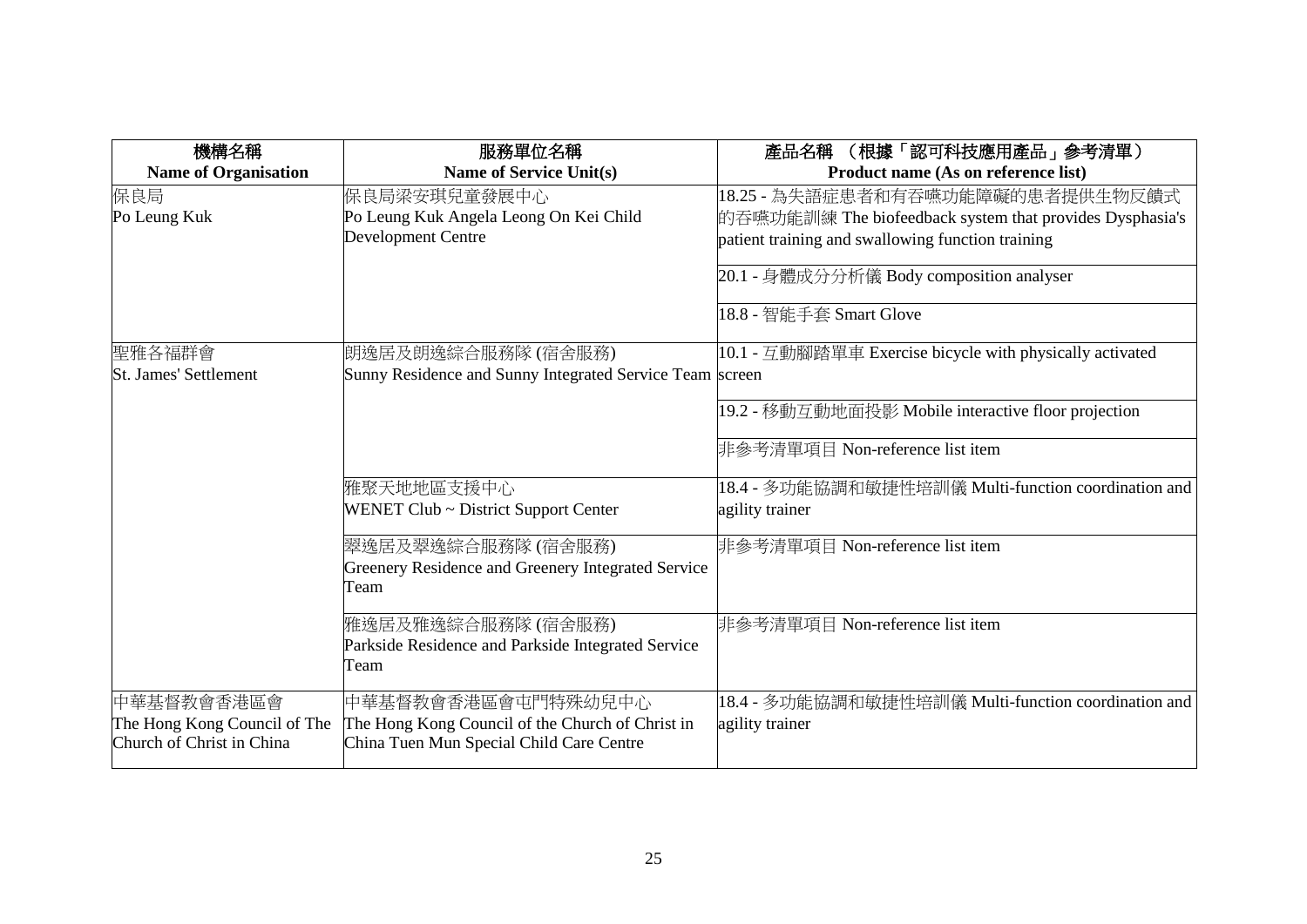| 機構名稱                                                                    | 服務單位名稱                                                                                                             | (根據「認可科技應用產品」參考清單)<br>產品名稱                                                                                                                        |
|-------------------------------------------------------------------------|--------------------------------------------------------------------------------------------------------------------|---------------------------------------------------------------------------------------------------------------------------------------------------|
| <b>Name of Organisation</b>                                             | <b>Name of Service Unit(s)</b>                                                                                     | Product name (As on reference list)                                                                                                               |
| 中華基督教會香港區會<br>The Hong Kong Council of The<br>Church of Christ in China | 中華基督教會香港區會屯門特殊幼兒中心<br>The Hong Kong Council of the Church of Christ in<br>China Tuen Mun Special Child Care Centre | 18.5 - 超短距互動投影機 Ultra short throw interactive projector                                                                                           |
| 香港唐氏綜合症協會<br>The Hong Kong Down<br><b>Syndrome Association</b>          | 卓業中心<br><b>Tiptop Training Centre</b>                                                                              | 17 - (電腦軟件) Computer software                                                                                                                     |
| 香港心理衞生會<br>The Mental Health Association<br>of Hong Kong                | 天瑞宿舍<br>Tin Shui Hostel                                                                                            | 18.13 - 垂直振動訓練機 Vertical vibration training                                                                                                       |
|                                                                         | 順天中心(展能中心)<br>Shun Tin Centre (Day Activity Centre)                                                                | 10.1 - 互動腳踏單車 Exercise bicycle with physically activated<br>screen                                                                                |
| 鄰舍輔導會<br>The Neighbourhood Advice-<br><b>Action Council</b>             | 黃大仙康盛支援中心<br>Wong Tai Sin Wellness Support Centre                                                                  | 18.15 - 步態和步行訓練儀 Gait and walking trainer                                                                                                         |
|                                                                         | 鄰舍輔導會陳蔭川欣康幼兒中心<br>The Neighbourhood Advice-Action Council Chan Yin<br><b>Chuen Child Enrichment Centre</b>         | 19.3 - 陪伴機械人 Companion robot                                                                                                                      |
| 基督教懷智服務處<br>Wai Ji Christian Service                                    | 安定中心及宿舍<br>Day Activity Centre & Hostel at On Ting                                                                 | 14.1 - 床邊紅外線監察系統 Bedside infrared alarm system                                                                                                    |
|                                                                         |                                                                                                                    | 18.25 - 為失語症患者和有吞嚥功能障礙的患者提供生物反饋式<br>的吞嚥功能訓練 The biofeedback system that provides Dysphasia's<br>patient training and swallowing function training |
|                                                                         | 朗屏宿舍<br>Wai Ji Christian Service Long Ping Hostel                                                                  | 10.1 - 互動腳踏單車 Exercise bicycle with physically activated<br>screen                                                                                |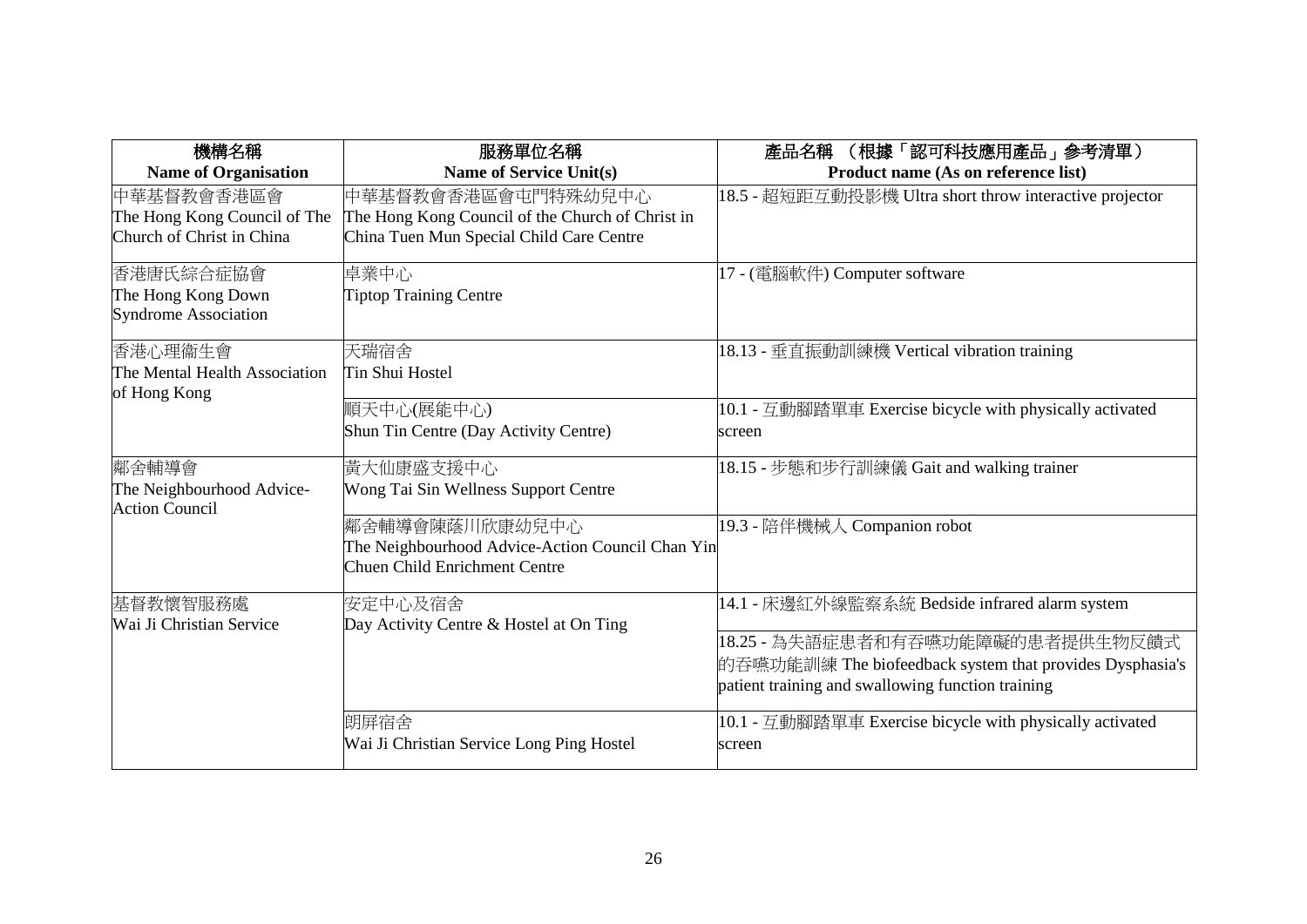| 機構名稱                                 | 服務單位名稱                                                                   | (根據「認可科技應用產品」参考清單)<br>產品名稱                                                                                                                                                                                |
|--------------------------------------|--------------------------------------------------------------------------|-----------------------------------------------------------------------------------------------------------------------------------------------------------------------------------------------------------|
| <b>Name of Organisation</b>          | <b>Name of Service Unit(s)</b>                                           | Product name (As on reference list)                                                                                                                                                                       |
| 基督教懷智服務處<br>Wai Ji Christian Service | 朗屏宿舍<br>Wai Ji Christian Service Long Ping Hostel                        | 14.1 - 床邊紅外線監察系統 Bedside infrared alarm system                                                                                                                                                            |
|                                      |                                                                          | 18.25 - 為失語症患者和有吞嚥功能障礙的患者提供生物反饋式<br>的吞嚥功能訓練 The biofeedback system that provides Dysphasia's<br>patient training and swallowing function training<br>18.14 - 提供步態/步行訓練的跑步機 Treadmill for gait and walking |
|                                      |                                                                          | training                                                                                                                                                                                                  |
|                                      | 朗藝坊<br>Wai Ji Christian Service House of Arts and Skills                 | 10.1 - 互動腳踏單車 Exercise bicycle with physically activated<br>screen                                                                                                                                        |
|                                      |                                                                          | 18.16 - 平衡訓練系統 Balance training system                                                                                                                                                                    |
|                                      |                                                                          | 19.1 - 多感官治療系統 Multi-sensory therapy system                                                                                                                                                               |
|                                      | 基督教懷智服務處 元朗地區支援中心<br>Wai Ji Christian Service Yuen Long District Support | 18.12 - 互動訓練系統 Interactive training system                                                                                                                                                                |
|                                      | Centre                                                                   | 18.17 - 手腳同步訓練器材 Leg-and arm-/ upper body training                                                                                                                                                        |
|                                      |                                                                          | 18.4 - 多功能協調和敏捷性培訓儀 Multi-function coordination and<br>agility trainer                                                                                                                                    |
|                                      | 基督教懷智服務處 悅屏宿舍<br>Supported Hostel I & II at Yuet Ping                    | 10.1 - 互動腳踏單車 Exercise bicycle with physically activated<br>screen                                                                                                                                        |
|                                      |                                                                          | 18.17 - 手腳同步訓練器材 Leg-and arm-/ upper body training                                                                                                                                                        |